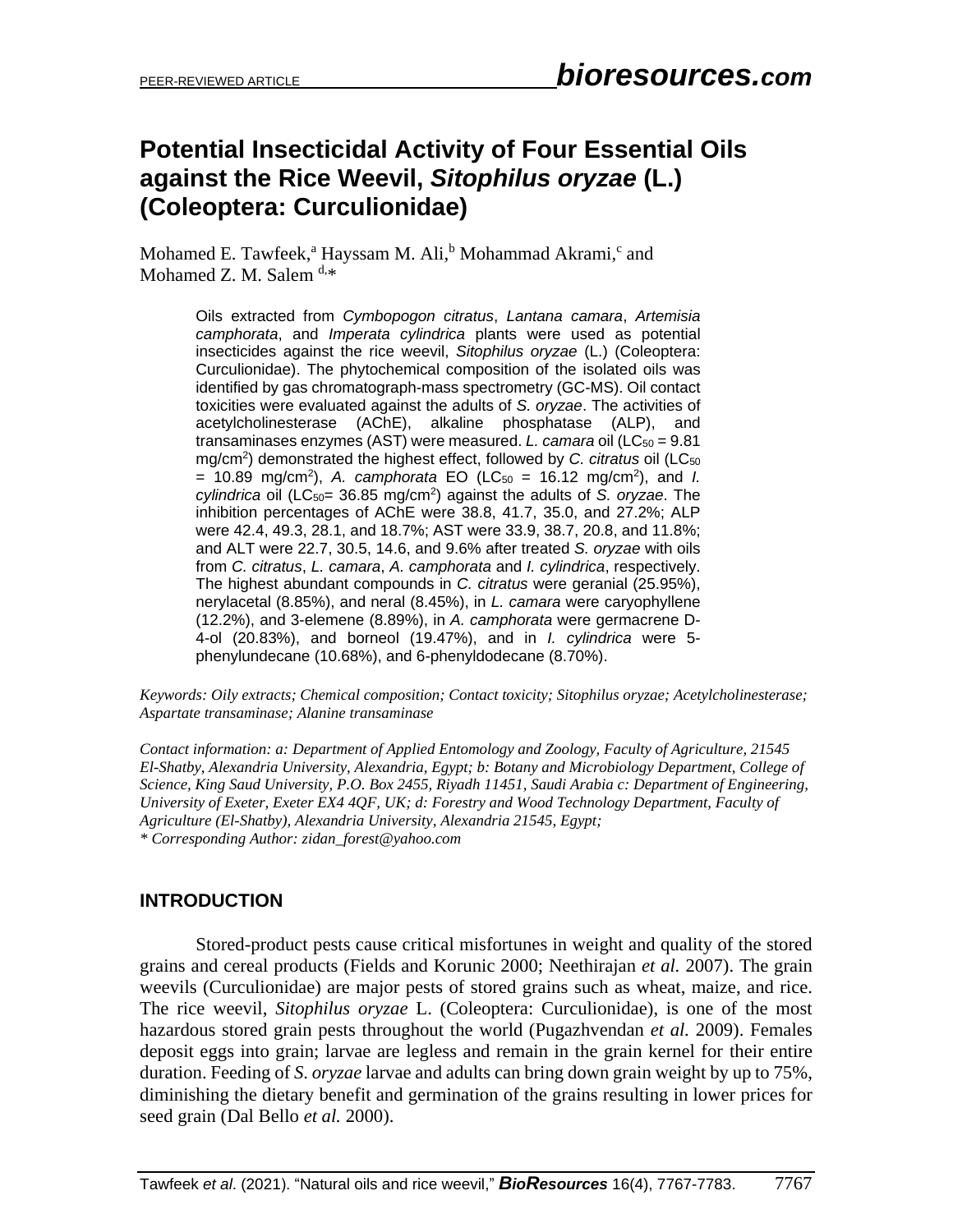The protection of stored grain using synthetic pesticides is still the method of choice (Rattan 2010). However, many problems are associated with these chemicals, such as insect resistance, toxicity to mammals and other living organisms, toxic residues in stored products, increasing costs of application, and environmental contamination (Arthur *et al.* 2014). Therefore, there is interest in finding alternative ways for stored products protection. Natural pesticides with low mammalian toxicity are recommended for suppressing insect pests especially in storage (Parugrug and Roxas 2008).

Botanicals are plant-inferred materials that can be utilized as an important component in integrated pest management (IPM) for prevailing insect pests (Abdelsalam *et al.* 2019; Salem *et al.* 2020; Mosa *et al.* 2021; Salem *et al.* 2021; Moustafa *et al.* 2021). Botanical pesticides are biodegradable, have little or no deleterious impact on the environment and non-target living beings, cheap, easily produced, and may impede the advancement of resistance (Isman 2005; Rajendran and Sriranjini 2008). Essential oils (EOs) from different botanical parts have shown promising insecticidal activities. EOs from *Cymbopogon citratus*, *C. nardus*, and *Eucalyptus citriodora* have repellent effects against *Anopheles arabiensis* mosquitoes (Solomon *et al.* 2012). The EO composition of *C. citratus* EO showed the presence of neral, geranial, and *β*-pinene as main compounds, while in *C. nardus* they were citronellal, nerol, and citronellol; both oils showed low contact toxicity against *Dinoderus porcellus* L. (Coleoptera: Bostrichidae) (Loko *et al.* 2021). When tested against three stored grain insects, *Sitophilus oryzae, Rhyzopertha dominica*, and *Tribolium castaneum*, plant EOs could play an important role in control of stored-grain insects especially *S. oryzae* and could be recommended for use as a part of IPM program in stored grains (Tawfeek *et al.* 2017).

Acetylcholinesterase (AChE, EC 3.1.1.7) is a key enzyme that terminates nerve impulses by catalyzing the hydrolysis of neurotransmitter, acetylcholine, in the nervous system of various organisms. Its inhibition leads to paralysis and death (Zibaee 2011). Alkaline phosphatase (ALP, EC 3.1.3.1) is a set of hydrolytic enzymes, which hydrolyzes phosphomonoesters under alkaline conditions causing cytolysis of tissues during the insect development (Miao 2002). Aspartate aminotransferase (AST, EC 2.6.1.1) and alanine aminotransferase (ALT, EC 2.6.1.2) are also known as glutamate oxaloacetate transaminase (GOT) and glutamate pyruvate transaminase (GPT), respectively. The aminotransferases are important enzymes catalyzing amino acid catabolism and are critical in carbohydrate and protein metabolism (Zibaee *et al.* 2008). They are altered during various pathological and physiological activities (Etebari *et al.* 2005).

This work evaluated the insecticidal activities of the extracted oils from four plant species (*Cymbopogon citratus*, *Lantana camara*, *Artemisia camphorata*, and *Imperata cylindrica*) against *Sitophilus oryzae* (L.) adults. Their inhibitory effects on the enzyme activities of AChE, ALP, AST, and ALT were estimated.

### **EXPERIMENTAL**

### **Insect Rearing**

The rice weevil *Sitophilus oryzae* (L.) adults were gathered from infested wheat grains (*Triticum aestivum* L.). Insect rearing was performed at the laboratory of Applied Entomology and Zoology Department, Faculty of Agriculture (El-Shatby), Alexandria University, Alexandria, Egypt. The culture was maintained in plastic containers ( $26 \times 30$ )  $\times$  20 cm) at 28  $\pm$  2 °C and 65  $\pm$  5 % relative humidity without exposure to any insecticide.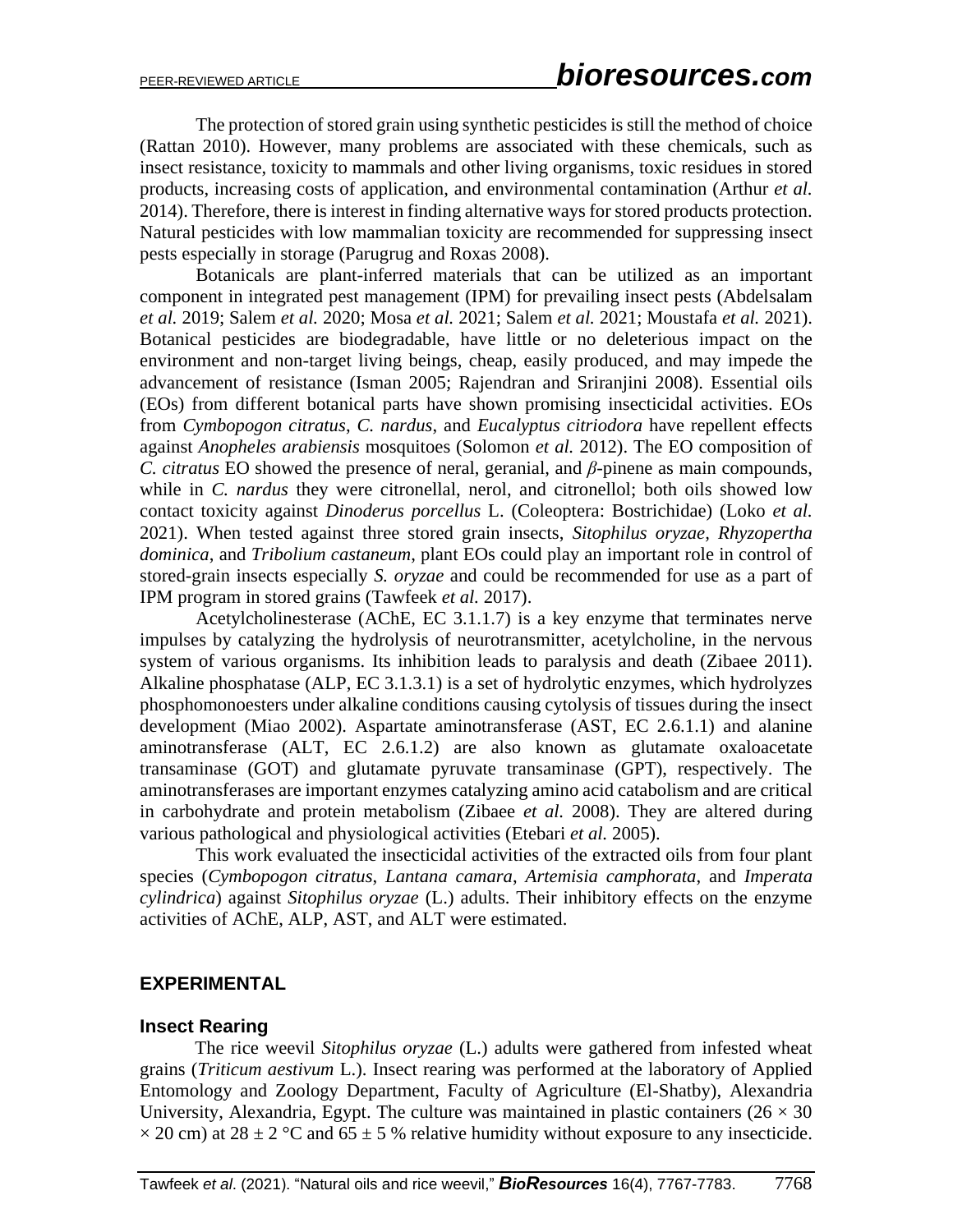## **Extraction of Plant Oils**

Fresh leaves collected from four plants and authenticated at the Department of Forestry and Wood Technology, Faculty of Agriculture, Alexandria University, Egypt, were used for the oil extraction. Oils from *Cymbopogon citratus*, *Lantana camara*, and *Artemisia camphorata* were extracted by the Clevenger method, where 100 g fresh weight from each material were cut to small pieces and put in 2-L flask containing 1000 mL of distilled water and subjected to hydrodistillation for 3 h to extract the essential oil (EO) (Salem *et al.* 2014, 2020). For *Imperata cylindrica*, 100 g were cut into small pieces, extracted by soaking in n-hexane solvent (200 mL) for 6 h under shaking, and filtered with Whatman No. 1 filter paper under suction pressure (Hamada *et al.* 2018). The *n*-hexane oily liquid extract (HOE) was separated and concentrated by evaporating the n-hexane solvent under vacuum using a rotary evaporator at 45 °C. The HOE was stored in brown tubes (Salem *et al.* 2019; Mohamed *et al.* 2020).

## **Contact Toxicity**

The insecticidal activity of the four oils was tested against *S. oryzae* adults by the residual film technique (Qi and Burkholder 1981), under laboratory conditions at 12:12 h (light: dark photoperiod). Serial dilutions of tested oils from *C. citratus*, *L. camara*, *A. camphorata*, and *I. cylindrica* at 2, 5, 10, 20, 30, and 60 mg/cm<sup>2</sup> were prepared in acetone as a solvent. There were four replicates for each treatment in addition to controls. One mL of each concentration was placed on the bottom of each Petri dish (9 cm diameter). After the acetone was evaporated, 10 adult of rice weevils were placed into each dish. The same procedure was used for the control treated with acetone. Mortality percentages were recorded after 72 h of treatment. The  $LC_{50}$  and  $LC_{90}$  values as well as the slope of lines were calculated according to Finney (1952). It should be noted that, according to the residual film technique used in the bioassay test, the concentration is attributed to the area Unit. A unit of area means a spread rate at which one milligram of a substance is spread over the area of one square centimeter, which used as a dose calculation unit.

### **Biochemical Assays**

### *Homogenate preparation*

After treatment with LC<sup>50</sup> values of the tested oils, *S. oryzae* adults were separately weighted and homogenized in 10 volumes (w/v) of ice cold 0.1 M phosphate buffer (pH 7.2) using a Teflon glass tissue homogenizer. In the ALP assay, the samples were homogenized in 10 volumes  $(w/v)$  of ice cold 0.1 M phosphate buffer (pH 9.8). The homogenates were centrifuged at 5000 rpm for 30 min at 4 °C. The obtained supernatants were divided into small portions and stored at -20 °C. Three replicates were used for each treatment.

### *Total soluble protein*

The total protein content was determined calorimetrically according to the method of Lowry *et al*. (1951) by using bovine serum albumin (BSA) as a standard.

## *AChE activity*

Acetylcholinesterase (AChE) activity was determined according to Ellman *et al.* (1961). The reaction mixture contained 2.78 mL of 0.1 M phosphate buffer (pH 8.0); 0.1 mL of ten times diluted DTNB reagent solution (39.5 mg of 5, 5-dithiobis-[2-nitro-benzoic acid] and 15 mg of sodium bicarbonate dissolved in 10 mL of 0.1 M phosphate buffer, pH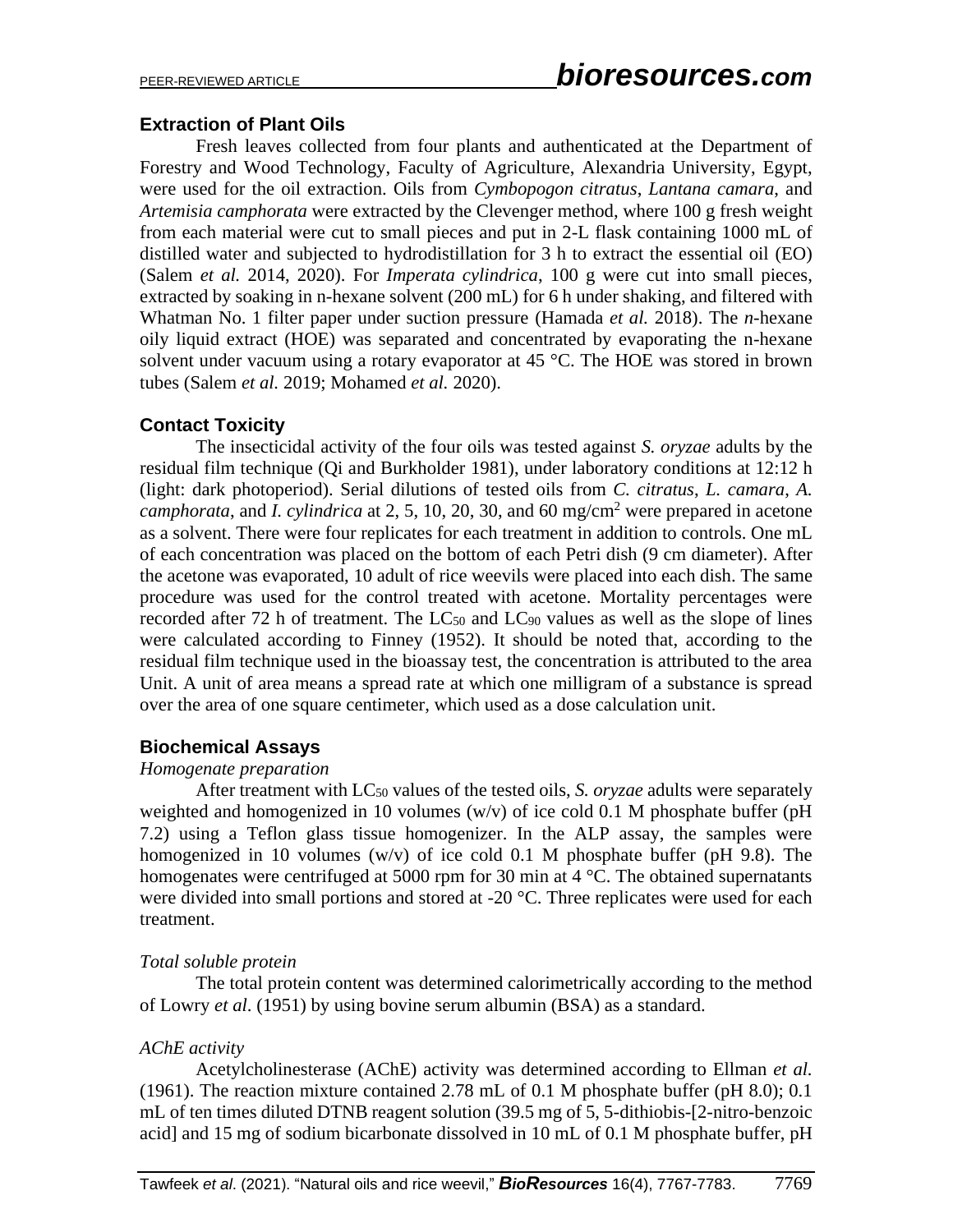7.2); 0.1 mL of the supernatant; and 0.02 mL of 0.075 M acetylthiocholine iodide. The yellow color formed was measured after 10 min at 412 nm. Specific activity was expressed as umol acetylthiocholine hydrolyzed/min/mg protein.

### *Alkaline phosphatase activity*

Alkaline phosphatase (ALP) activity (Klin 1972) was determined using a diagnostic kit (Diamond Co., Cairo, Egypt). In this method, 20 μL of the enzyme source was added to 1000 μL of 1.0 M diethanolamine buffer (pH 9.8) containing 0.6 mM magnesium ions and 1 mM p-nitrophenyl phosphate, mixed in the cuvette, incubated for 30 sec. With the stopwatch started simultaneously, the output was read again after exactly 1, 2, and 3 min at 405 nm using a spectrophotometer (Sequoia-Turner Model 340; Texas City, TX, USA). Specific activity was expressed as IU/mg protein/hr.

### *Transaminases activity*

Aspartate aminotransferase (AST) and alanine aminotransferase (ALT) activities were determined as previously described (Reitman and Frankel 1957). In this method, 100 μL of enzyme source was added to 500 μL of 0.1 M phosphate buffer (pH 7.2) containing 80 mM L-aspartate as a substrate for AST or 80 mM D-L-alanine as a substrate for ALT, and 4 mM ά-ketoglutarate.

After incubating the mixture for 30 min at 37 °C, 500 μL of developing color reagent (4 mM 2, 4-dinitrophenylhydrazine) was added, and the solution was incubated for 20 min at room temperature. Lastly, 5 mL of 0.4 N NaOH was added, and the mixture was left at room temperature for 5 min. An assay mixture without enzyme source was used as the blank, and the absorption was measured at 546 nm. AST and ALT specific activities were expressed as IU/mg protein/hr.

## **GC–MS Analysis of the Oils**

The chemical composition of the extracted oils was analyzed with a Trace GC Ultraho-ISQ mass spectrometer (Thermo Scientific, Waltham, MA, USA) with a direct capillary column TG–5MS (30 m  $\times$  0.25 mm  $\times$  0.25 µm film thickness). Oils were diluted in *n*-hexane solvent (3 *n*-hexane: 1 oil) before being injected to the GC–MS. The used carrier gas was He (flow rate of 1 mL/min).

The program and oven temperatures conditions can be found in previous work (Moustafa *et al.* 2021). The Xcalibur 3.0 data system (Thermo Fisher Scientific) with the Match factor from the GC–MS literature is a very intelligent tool to identify chemical constituents, where the value ≥650 is acceptable to confirm the compounds (El-Sabrout *et al.* 2019; Behiry *et al.* 2020; Salem *et al.* 2020; Abd-Elkader *et al.* 2021; Ali *et al.* 2021; Moustafa *et al.* 2021).

## **Statistical Analysis**

Means were compared for significance using one-way analysis of variance (ANOVA) test with Least Significant Difference  $(LSD<sub>0.05</sub>)$  (2005). Mortality rates were corrected according to Abbott's formula (Abbott 1925) and plotted against concentrations as log/probit regression lines. LC50, LC90 values, and the toxicity index, as well as the slope of the lines were calculated according to Finney (1952).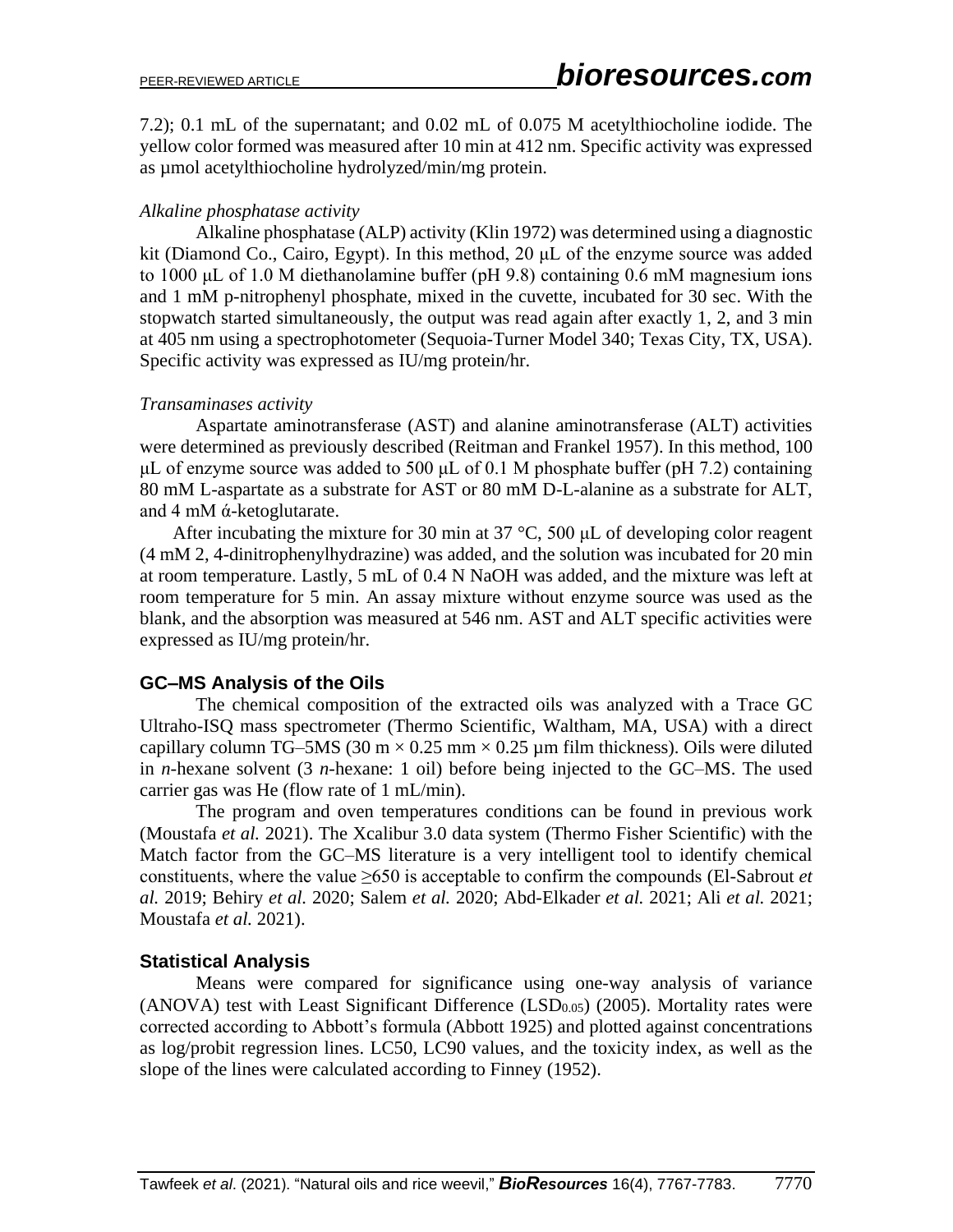## **RESULTS AND DISCUSSION**

## **Insecticidal Activity of the Extracted Oils**

The effects of four natural plant oils from *Cymbopogon citratus*, *Lantana camara*, *Artemisia camphorata*, and *Imperata cylindrica* on the rice weevil *Sitophilus oryzae* adults were tested after 72 h from treatment by residual film technique. As shown in Table 1, among the four natural plant oils used, the *L. camara* EO exhibited the highest effect against the adults of *S. oryzae* (LC<sub>50</sub> = 9.81 mg/cm<sup>2</sup>), followed by *C. citratus* EO (LC<sub>50</sub> = 10.89 mg/cm<sup>2</sup>), A. *camphorata* EO (LC<sub>50</sub> = 16.12 mg/cm<sup>2</sup>), and *I. cylindrica* HOE (LC<sub>50</sub> =  $36.85 \text{ mg/cm}^2$ ).

|             | LC <sub>50</sub> <sup>a</sup> | 95% CL <sup>b</sup>   | $LC90$ <sup>c</sup>   | 95% CL                | $Slope \pm SEd$ | $(\chi^2)$ <sup>e</sup> | $R^2$ |
|-------------|-------------------------------|-----------------------|-----------------------|-----------------------|-----------------|-------------------------|-------|
| Oil source  | (mq/cm <sup>2</sup> )         | (mq/cm <sup>2</sup> ) | (mq/cm <sup>2</sup> ) | (mq/cm <sup>2</sup> ) |                 |                         |       |
| Cymbopogon  | 10.89                         | 7.23 to               | 40.77                 | 27.08 to              | $2.27 \pm 0.09$ | 0.96                    | 0.97  |
| citratus    |                               | 16.38                 |                       | 61.37                 |                 |                         |       |
| Lantana     | 9.81                          | $6.55$ to             | 41.20                 | 27.52 to              | $2.32 \pm 0.09$ | 0.76                    | 0.81  |
| camara      |                               | 14.69                 |                       | 61.68                 |                 |                         |       |
| Artemisia   | 16.12                         | 9.70 to               | 108.04                | 64.99 to              | $1.76 \pm 0.11$ | 0.53                    | 0.69  |
| camphorata  |                               | 26.80                 |                       | 179.63                |                 |                         |       |
| Imperata    | 36.85                         | $20.49$ to            | 223.99                | 124.52 to             | $1.70 \pm 0.13$ | 0.78                    | 0.81  |
| cylindrical |                               | 66.29                 |                       | 402.94                |                 |                         |       |

**Table 1.** Contact Toxicity of the Oils against *S. oryzae* Adults after 72 h from Treatment by Residual Film Technique

<sup>a</sup>The concentration causing 50% mortality.  $\rm b$ The concentration causing 90% mortality.  $\rm c$  Confidence limits  $d$  Slope of the concentration-mortality regression line  $\pm$  standard error.  $c$  Chi square value.

### *In vivo* **Effect of Oils on AChE and ALP Activities in** *S. oryzae* **Adults**

The changes in AChE and ALP enzymes activities in *S. oryzae* are displayed in Table 2. There was no significant difference in the AChE activity of *S. oryzae* adults after being treated with LC<sub>50</sub> of four EOs. The inhibition percentages were 38.8, 41.7, 35.0, and 27.2% after treatment with Eos from *C. citratus*, *L. camara*, *A. camphorata*, and *I. cylindrica*, respectively, relative to the control. The inhibition percentages in ALP activity were 42.4, 49.3, 28.1, and 18.7% after treatment with *C. citratus*, *L. camara*, *A. camphorata*, and *I. cylindrica* oils, respectively, relative to the control.

| <b>Table 2.</b> Changes in Acetylcholinesterase (AChE) and Alkaline Phosphatase        |
|----------------------------------------------------------------------------------------|
| (ALP) Activities of S. oryzae Adults as Affected by LC <sub>50</sub> of Extracted Oils |

| Oil source            | Conc.                 | <b>AChE</b> activity           | Chang     | ALP activity (IU/ mg       | Change  |
|-----------------------|-----------------------|--------------------------------|-----------|----------------------------|---------|
|                       | (mg/cm <sup>2</sup> ) | (µmol/ min/mg                  | $e^2$ (%) | protein/hr) $\pm$ SD       | (% )    |
|                       |                       | protein) $\pm$ SD <sup>1</sup> |           |                            |         |
| Control               |                       | $32.0^{\circ} \pm 2.6$         | ۰         | $945.7^a \pm 8.4$          | ۰       |
| Cymbopogon            | 10.89                 | $19.6^b \pm 1.5$               | $-38.8$   | $544.6^{\circ}$ ± 7.2      | $-42.4$ |
| citratus              |                       |                                |           |                            |         |
| Lantana camara        | 9.81                  | $18.7^{\rm b} \pm 0.5$         | $-41.7$   | $479.3^e \pm 11.5$         | $-49.3$ |
| Artemisia             | 16.12                 | $20.8^b \pm 0.5$               | $-35.0$   | 680.4 $\textdegree$ ± 10.8 | $-28.1$ |
| camphorata            |                       |                                |           |                            |         |
| Imperata              | 36.85                 | $23.3^b \pm 1.2$               | $-27.2$   | $768.5^b \pm 6.3$          | $-18.7$ |
| cylindrica            |                       |                                |           |                            |         |
| $LSD$ <sub>0.05</sub> |                       | 4.66                           |           | 16.54                      |         |

Means followed by the same letters in the same column are not significantly different at  $P \le 0.05$ . <sup>1</sup>SD means standard deviation. <sup>2</sup> Change (%) = (treated – control) ÷ control  $\times$  100.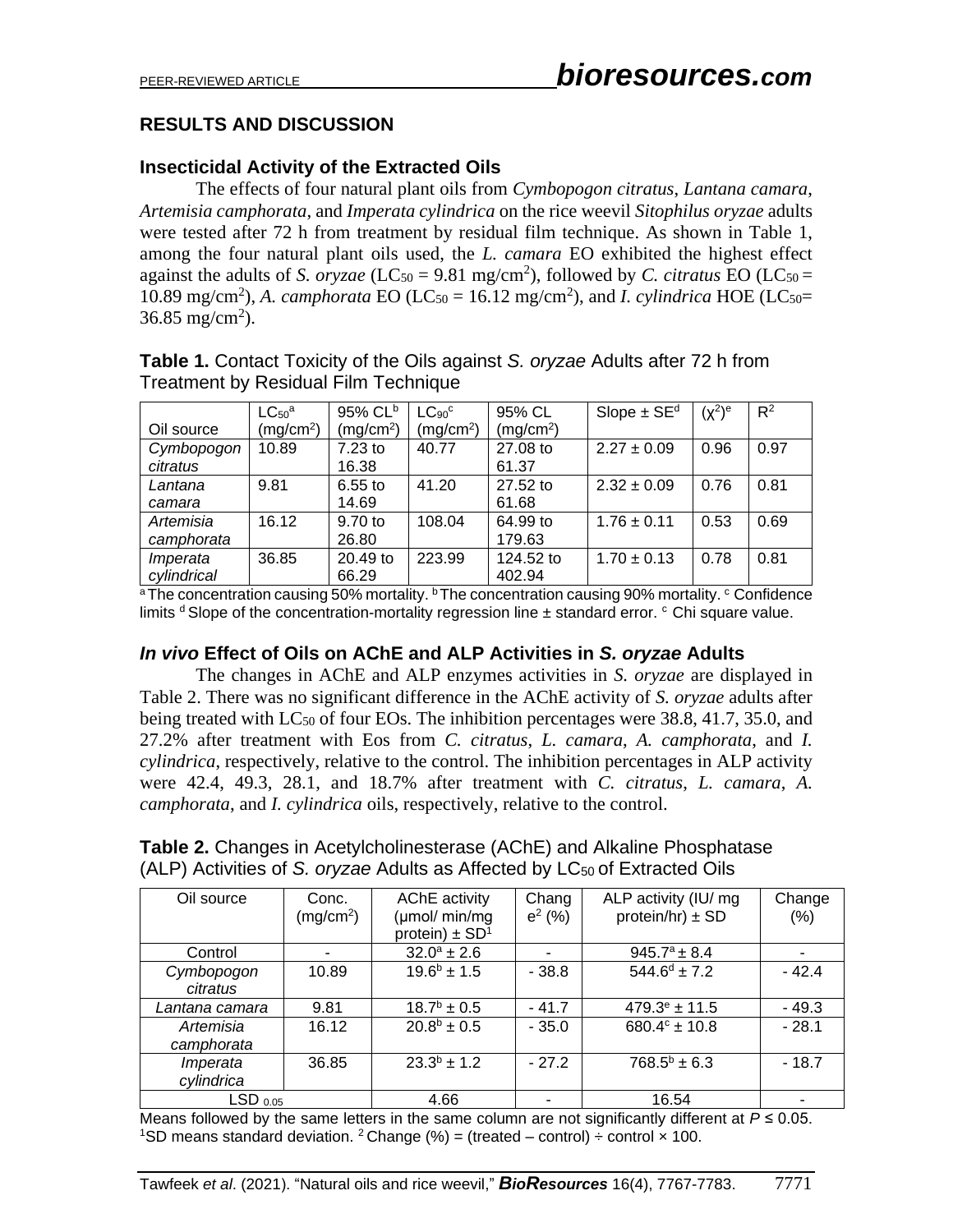#### *In vivo* **Effect of Oils on AST and ALT Activities in** *S. oryzae* **Adults**

**Table 3.** Changes in Aspartate Aminotransferase (AST) and Alanine

Table 3 shows the inhibitory effects in the activities of both AST and ALT in *S. oryzae* adults. The inhibition percentages of AST activity were 33.9, 38.7, 20.8, and 11.8% after being treated *S. oryzae* adults with *C. citratus*, *L. camara*, *A. camphorata*, and *I. cylindrica* oils, respectively, compared with the control. Meanwhile, the inhibition percentages of ALT activity were 22.7, 30.5, 14.6, and 9.6% after treating *S. oryzae* adults with the same previous extracts compared with the control.

| <b>Extracted Oils</b> |                                |                      |      | Aminotransferase (ALT) Activities of S. oryzae Adults as Affected by LC <sub>50</sub> of the               |               |
|-----------------------|--------------------------------|----------------------|------|------------------------------------------------------------------------------------------------------------|---------------|
| Oil Source            | Conc.<br>(mq/cm <sup>2</sup> ) | mg protein/hr) $\pm$ | (% ) | AST activity (IU/ $\vert$ Change <sup>2</sup> $\vert$ ALT activity (IU/ mg $\vert$<br>protein/hr) $\pm$ SD | Change<br>(%) |

|                         | ----<br>(mg/cm <sup>2</sup> ) | mg protein/hr) $\pm$<br>SD <sup>1</sup> | ------<br>(% ) | $1.421$ against $1.91$<br>protein/hr) $\pm$ SD | ------<br>(% ) |
|-------------------------|-------------------------------|-----------------------------------------|----------------|------------------------------------------------|----------------|
| Control                 |                               | $542.2^a \pm 6.9$                       |                | $753.0^a \pm 3.4$                              |                |
| Cymbopogon<br>citratus  | 10.89                         | $358.3^{d} \pm 5.5$                     | $-33.9$        | $582.3^d \pm 3.8$                              | $-22.7$        |
| Lantana camara          | 9.81                          | $332.4^e \pm 6.2$                       | $-38.7$        | $523.2^e \pm 4.2$                              | $-30.5$        |
| Artemisia<br>camphorata | 16.12                         | $429.3^{\circ} \pm 6.5$                 | $-20.8$        | $642.8^{\circ} \pm 5.6$                        | $-14.6$        |
| Imperata<br>cylindrica  | 36.85                         | $478.5^b \pm 5.8$                       | $-11.8$        | $680.6^b \pm 5.6$                              | $-9.6$         |
| $LSD$ $_{0.05}$         |                               | 11.35                                   |                | 8.44                                           |                |

Means followed by the same letters in the same column are not significantly different at  $P \le 0.05$ . <sup>1</sup>SD means standard deviation. <sup>2</sup> Change (%) = (treated – control) ÷ control  $\times$  100.

### **Chemical Composition of the Oils**

Table 4 presents the chemical components of the EO from *C. citratus*, where the highest abundant compounds were geranial (25.95%), nerylacetal (8.85%), neral (8.45%), linalool oxide (6.36%), 2-furanmethanol (5.4%), *cis*-linalool oxide (4.29%), 10 hydroxygeraniol (3.92%), *cis*-verbenol (3.85%), *cis*-linalool oxide (2.38%), 4-methylvaleric acid (2.25%), and sobrerol 8-acetate (2.19%).

Table 5 shows the chemical composition of the EO from *L. camara* corresponding to the highest abundant compounds caryophyllene (12.2%), 3-elemene (8.89%), Germacrene D (5.46%),1,2-cyclopentanedione (3.73%), 5-hydroxymethylfurfural (3.57%), 2,3-dihydro-benzofuran (coumaran) (3.53%), geranyl vinyl ether (2.98%), 2,4 dihydroxy-2,5-dimethyl-3(2H)-furan-3-one (2.97%), adipic acid dimethyl ester (2.73%), 3,7-dimethyl-2,3-epoxy-6-octenol (2.71%), hydroxy-dimethyl ester butanedioic acid (2.69%), 2-furylmethanol (2.47%), 2(5H)-furanone (2.11%), and 1-ethylpentyl acetate  $(2.02\%)$ .

The chemical composition of the EO from *A. camphorata* is shown in Table 6, where the highest abundant compounds were germacrene D-4-ol (20.83%), borneol (19.47%), 1,8-cineole (7.71%), longiverbenone (5.15%), ascaridol (4.42%), camphor (4.16%), cyperotundone (2.86%), cedran-8-ol (2.53%), 7-epi-silphiperfol-5-ene (2.08%), (*E*)-isovalencenol (2.04%), *β*-dihydroagarofuran (2.03%), (*Z*)-piperitol (1.90%), and *α*bisabolol oxide A (1.76%).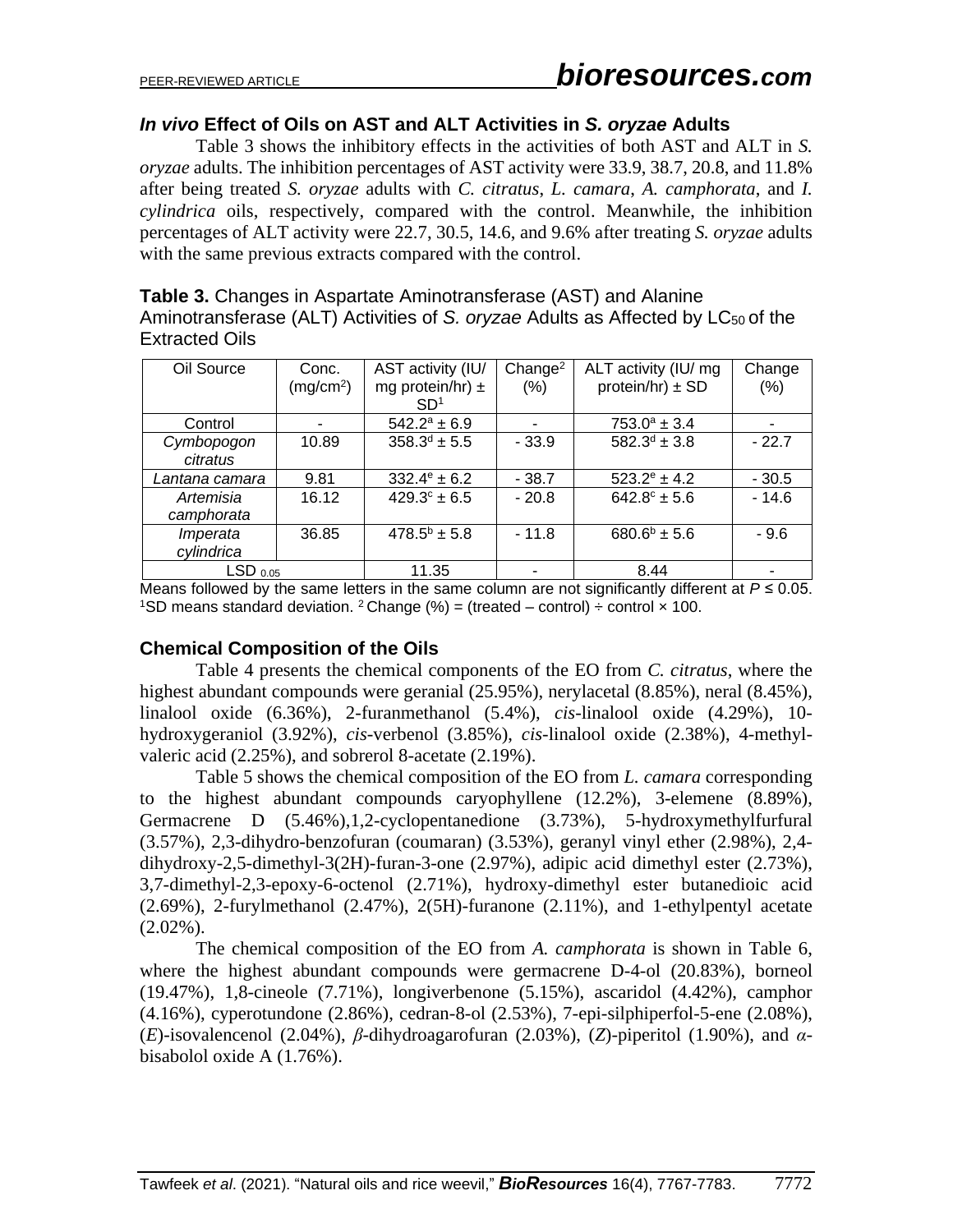| <b>RT</b> | Area % | Compound name                                                  | Match            |
|-----------|--------|----------------------------------------------------------------|------------------|
| (min)     |        |                                                                | factor           |
| 4.39      | 2.25   | 4-Methyl-valeric acid                                          | 856              |
| 4.94      | 5.4    | 2-Furanmethanol                                                | $\overline{925}$ |
| 5.33      | 0.24   | Edulan II                                                      | 687              |
| 5.47      | 0.96   | 2,4-Dimethyl-5-methylthiopent-4-en-2-ol                        | 763              |
| 5.82      | 0.75   | 5-Aminolevulinic acid                                          | 831              |
| 6.19      | 1.91   | 4-Methoxycoumarin                                              | 954              |
| 6.85      | 1.63   | 2,4-Dihydroxy-2,5-dimethyl-3(2H)-furan-3-one                   | 932              |
| 7.27      | 0.91   | (11E)-10-Methyl-11-tridecenyl propionate                       | 635              |
| 8.47      | 2.38   | cis-Linalool oxide                                             | 642              |
| 8.79      | 0.53   | Furaneol                                                       | 684              |
| 9.22      | 0.61   | 1-Propanol                                                     | 893              |
| 9.36      | 0.93   | 10-Methyl-E-11-tridecen-1-ol propionate                        | 601              |
| 10.77     | 8.85   | Nerylacetal                                                    | 780              |
| 10.98     | 0.39   | Methyl (6E,9E,12E)-6,9,12-octadecatrienoate                    | 655              |
| 12.14     | 0.29   | 2-(12-Pentadecynyloxy)tetrahydro-2H-pyran                      | 726              |
| 12.46     | 0.76   | 4-Methyl itaconate                                             | 767              |
| 12.57     | 0.23   | 7-(2-Methoxyethyl)-2-oxepanone                                 | 704              |
| 12.80     | 1.45   | 2,3-Dihydro-benzofuran                                         | 894              |
| 13.72     | 0.34   | Geranyl vinyl ether                                            | 760              |
| 14.75     | 8.45   | Neral                                                          | 764              |
| 14.96     | 1.18   | (2E,3Z)-2-Ethylidene-6-methyl-3,5-heptadienal                  | 877              |
| 15.11     | 1.10   | 13,16-Octadecadienoic acid, methyl ester                       | 696              |
| 16.01     | 3.92   | 10-Hydroxygeraniol                                             | 915              |
| 16.22     | 2.19   | Sobrerol-8-acetate                                             | 830              |
| 17.15     | 3.85   | cis-Verbenol                                                   | 800              |
| 17.41     | 0.25   | Ascaridole                                                     | 785              |
| 18.60     | 0.23   | 1-Methyl n-l-alpha-aspartyl-l-phenylalanate                    | 700              |
| 19.00     | 1.33   | 6-Methyl-2-(2-oxiranyl)-5-hepten-2-ol                          | 716              |
| 19.84     | 6.36   | Linalool oxide                                                 | 783              |
| 19.96     | 0.81   | 2,4-Dimethylhexan-3-ol                                         | $\overline{725}$ |
| 20.31     | 25.95  | Geranial                                                       | 734              |
| 21.02     | 4.29   | cis-Linalool oxide                                             | 773              |
| 26.03     | 0.86   | 9-Thiabicyclo[3.3.1]nonane-2,6-dione                           | 693              |
| 29.43     | 0.29   | Limonen-6-ol, pivalate                                         | 784              |
| 29.90     | 0.47   | n-Hexadecanoic acid                                            | 855              |
| 34.32     | 1.20   | 9-(3,3-Dimethyloxiran-2-yl)-2,7-dimethylnona-2,6-<br>dien-1-ol | 760              |

## **Table 4.** EO Composition of *Cymbopogon citratus* leaves by GC-MS

## **Table 5.** EO Composition from *Lantana camara* Leaves

| $RT$ (min.) | Area % | Compound                                | <b>Match Factor</b> |
|-------------|--------|-----------------------------------------|---------------------|
| 4.04        | 0.83   | 3-Methylcyclopentan-1,2-diol            | 686                 |
| 4.16        | 0.39   | trans-2-Undecenoic acid                 | 693                 |
| 4.26        | 0.16   | (E)-4-Nonenal                           | 790                 |
| 4.48        | 1.39   | 7-Nonenoic-7,8-D2 acid, methyl ester    | 703                 |
| 4.72        | 2.47   | 2-Furylmethanol                         | 826                 |
| 5.23        | 1.39   | 2,4-Dimethyl-5-methylthiopent-4-en-2-ol | 758                 |
| 5.42        | 0.59   | 2-Mercapto-1-hexanol                    | 736                 |
| 5.58        | 2.11   | 2(5H)-Furanone                          | 875                 |
| 5.72        | 0.77   | 3-Nonynoic acid                         | 634                 |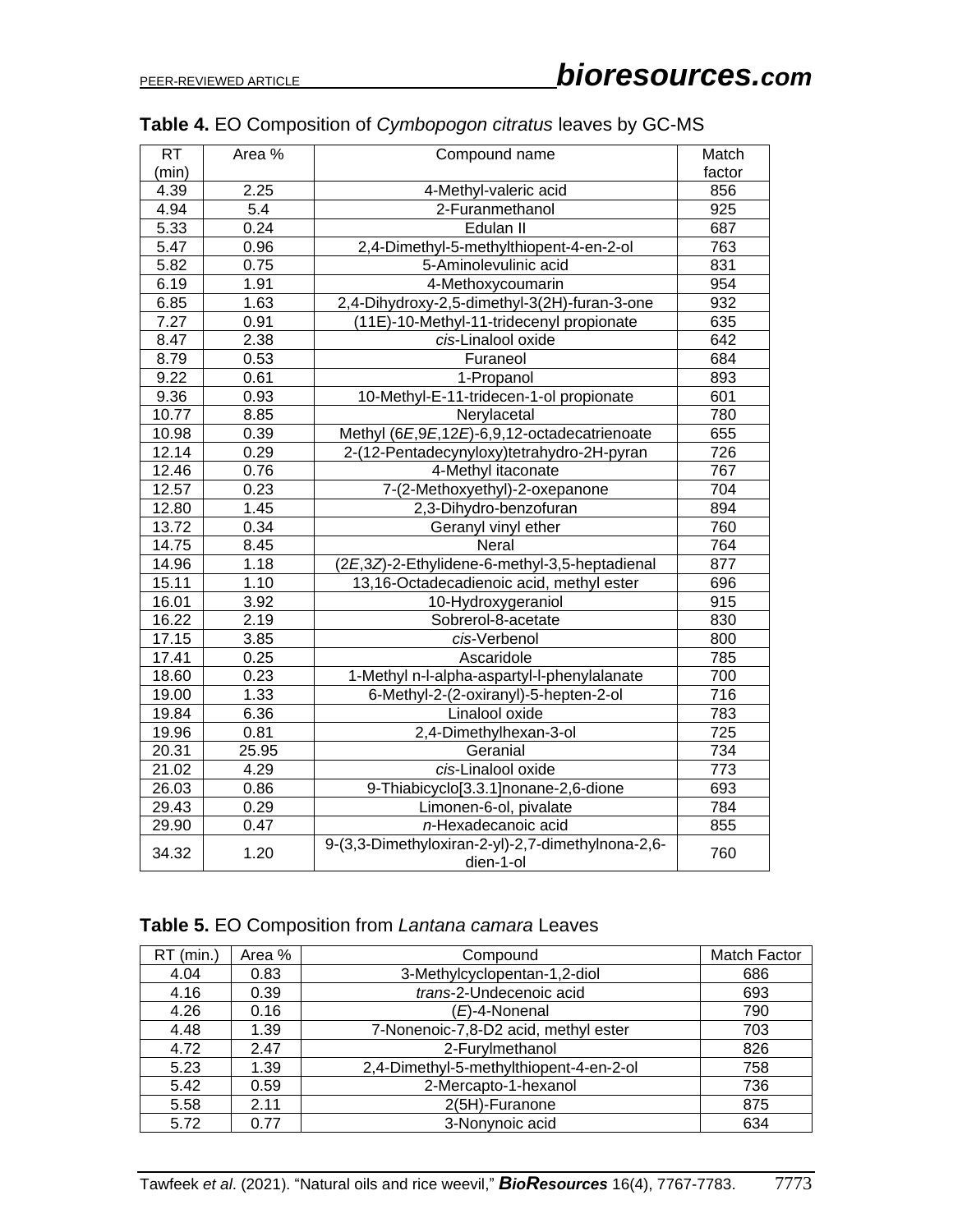| 5.81  | 3.73 | 1,2-Cyclopentanedione                                             | 879 |
|-------|------|-------------------------------------------------------------------|-----|
| 6.05  | 2.71 | 3,7-Dimethyl-2,3-epoxy-6-octenol                                  | 801 |
| 6.67  | 2.97 | 2,4-Dihydroxy-2,5-dimethyl-3(2H)-furan-3-one                      | 951 |
| 6.76  | 0.16 | 2-(2-Methyl-2-Propenyloxy)Ethanol                                 | 710 |
| 7.41  | 1.43 | p-Menth-8-en-2-ol                                                 | 843 |
| 7.72  | 0.38 | 4-Isopropyl-1,3-cyclohexanedione                                  | 725 |
| 8.84  | 1.55 | Furaneol                                                          | 705 |
| 8.97  | 0.90 | 1,2-Diol-7-Octene                                                 | 640 |
| 9.25  | 0.25 | $\beta$ -Hydroxymyristic acid                                     | 663 |
| 9.35  | 0.38 | 1-Butoxy-2-ethylhexane                                            | 731 |
| 9.50  | 1.34 | 2,3-Dimethylfumaric acid                                          | 794 |
| 9.61  | 0.57 | Fumaric acid, 3-methylbut-3-enylundecyl ester                     | 713 |
| 10.13 | 2.69 | Hydroxy-dimethyl ester butanedioic acid                           | 805 |
| 10.50 | 0.71 | 4-Amino-1,5-pentandioic acid                                      | 675 |
| 10.86 | 12.2 | Caryophyllene                                                     | 806 |
| 11.76 | 0.74 | 1,5-Di-O-benzoyl-2-deoxypentofuranose                             | 700 |
| 11.93 | 0.65 | 3,5-Dihydroxy-2-methyl-4-pyrone                                   | 794 |
| 12.13 | 0.76 | 2-(12-Pentadecynyloxy)tetrahydro-2H-pyran                         | 728 |
| 12.22 | 1.17 | Valeric acid, dodecyl ester                                       | 683 |
| 12.58 | 0.15 | exo-2-Hydroxycineole acetate                                      | 722 |
| 12.78 | 3.53 | 2,3-Dihydro-benzofuran (Coumaran)                                 | 886 |
| 13.13 | 3.57 | 5-Hydroxymethylfurfural                                           | 867 |
| 13.72 | 2.98 | Geranyl vinyl ether                                               | 745 |
| 14.12 | 0.72 | 6-Hydroxy-9-oxabicyclo[3.3.1]nonan-2-one                          | 668 |
| 14.95 | 1.79 | (2E,3Z)-2-Ethylidene-6-methyl-3,5-heptadienal                     | 659 |
| 15.29 | 0.71 | Tridecanedial                                                     | 714 |
| 15.35 | 0.43 | (E)-10-Heptadecen-8-ynoic acid, methyl ester                      | 698 |
| 15.96 | 1.31 | 2,6-Dimethoxyphenol                                               | 856 |
| 16.47 | 2.02 | 1-Ethylpentyl acetate                                             | 790 |
| 16.71 | 0.17 | 3-(2-Aminoethyl)-1H-indol-5-ol                                    | 684 |
| 17.99 | 0.64 | Methyl 4,6-tetradecadiynoate                                      | 750 |
| 18.33 | 2.85 | 1-Methoxy-1,9(Z)-octadecadiene                                    | 718 |
| 18.85 | 1.47 | 2,7-Dioxa-tricyclo[4.4.0.0(3,8)]deca-4,9-diene                    | 724 |
| 20.86 | 2.73 | Adipic acid dimethyl ester                                        | 891 |
| 22.06 | 0.70 | 2-Butyl-4-isopropyl-2-cyclohexen-1-one                            | 817 |
| 22.22 | 0.34 | Oleic acid                                                        | 756 |
| 22.63 | 0.42 | 12,15-Octadecadiynoic acid, methyl ester                          | 749 |
| 22.82 | 0.89 | 3-Hydroxydodecanoic acid                                          | 738 |
|       |      | 1-Acetyl-19,21-epoxy-15,16-dimethoxy-                             |     |
| 22.92 | 0.78 | aspidospermidin-17-ol                                             | 761 |
| 23.22 | 0.60 | cis-1,2-Cyclododecanediol                                         | 740 |
| 24.32 | 8.89 | 3-Elemene                                                         | 869 |
| 25.39 | 5.46 | Germacrene D                                                      | 827 |
| 25.88 | 1.74 | Thujopsenal                                                       | 776 |
| 27.19 | 0.79 | 9-(3,3-Dimethyloxiran-2-yl)-2,7-dimethylnona-2,6-dien-<br>$1$ -ol | 795 |
| 28.66 | 0.30 | E, E, Z-1, 3, 12-Nonadecatriene-5, 14-diol                        | 750 |
| 29.37 | 0.77 | Nerolidol-epoxyacetate                                            | 842 |
| 29.90 | 0.95 | Palmitic acid                                                     | 879 |
| 33.11 | 0.21 | Methyl hexadecadienoate                                           | 829 |
| 33.21 | 0.70 | Octadec-9-enoic acid                                              | 854 |
| 33.65 | 0.22 | 2,3-Dihydroxypropyl palmitate                                     | 784 |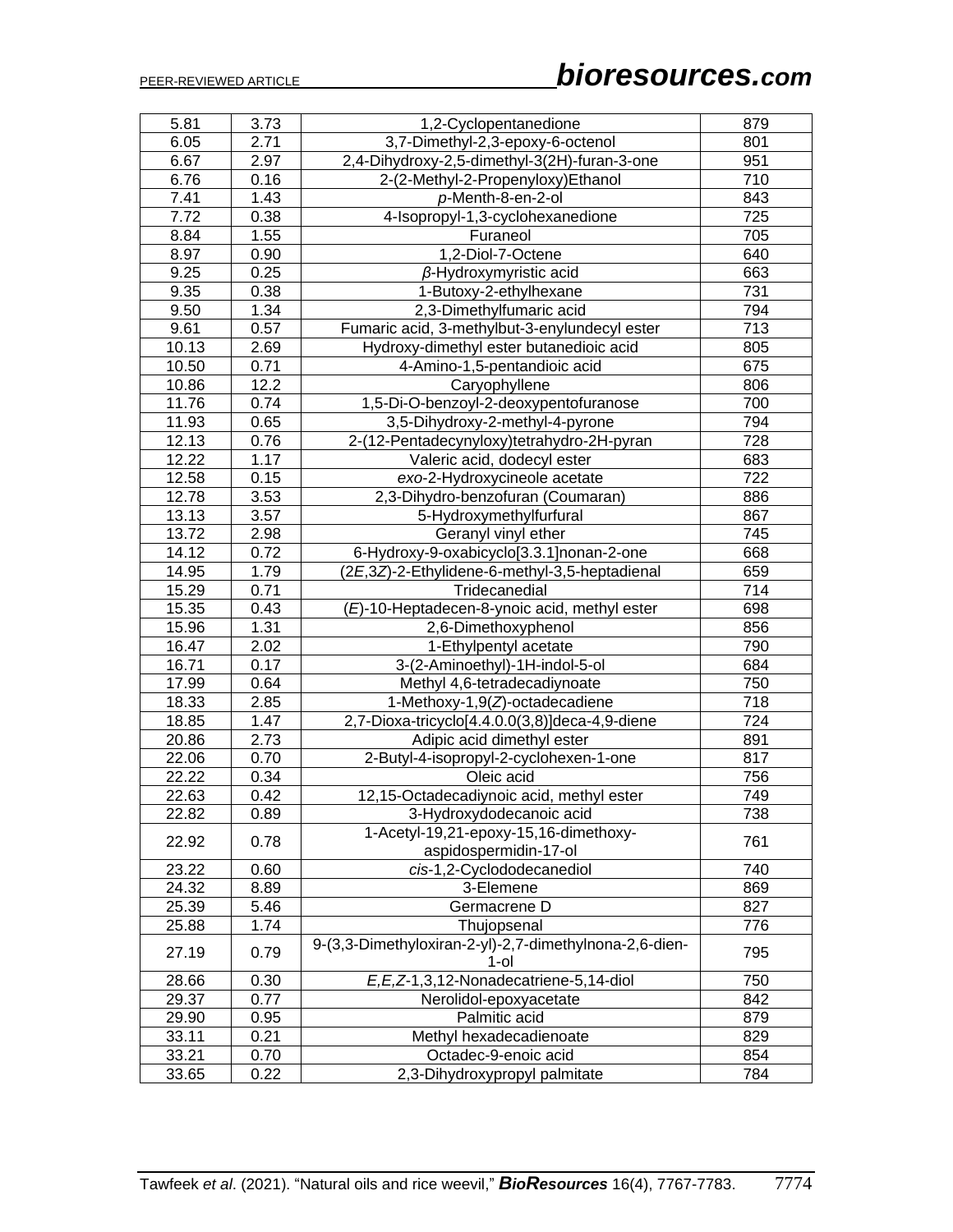| <b>RT</b> | Area % | Compound                                                                       | Match Factor |
|-----------|--------|--------------------------------------------------------------------------------|--------------|
| 7.81      | 1.38   | $\alpha$ -Terpinene                                                            | 910          |
| 8.89      | 7.71   | 1,8-Cineole                                                                    | 755          |
| 9.93      | 1.44   | Artemisia ketone                                                               | 898          |
| 11.04     | 0.38   | 4-Thujanol                                                                     | 886          |
| 11.65     | 0.56   | trans-para-2-Menthen-1-ol                                                      | 873          |
| 14.11     | 19.47  | <b>Borneol</b>                                                                 | 878          |
| 14.73     | 1.33   | trans-Piperitol                                                                | 881          |
| 14.91     | 1.90   | (Z)-Piperitol                                                                  | 833          |
| 15.47     | 1.35   | Silphiperfol-5-ene                                                             | 874          |
| 16.13     | 2.08   | 7-epi-Silphiperfol-5-ene                                                       | 866          |
| 16.44     | 0.79   | Bornyl acetate                                                                 | 891          |
| 17.12     | 2.04   | (E)-Isovalencenol                                                              | 686          |
| 17.68     | 0.71   | $\alpha$ -Patchoulene                                                          | 787          |
| 18.95     | 0.64   | Isolongifolol, acetate                                                         | 745          |
| 19.26     | 4.42   | Ascaridol                                                                      | 800          |
| 19.95     | 0.86   | Aromadendrene                                                                  | 856          |
| 20.83     | 4.16   | Camphor                                                                        | 918          |
| 21.83     | 0.89   | Guaia-3,9-diene                                                                | 788          |
| 22.55     | 2.53   | Cedran-8-ol                                                                    | 755          |
| 23.57     | 2.03   | $\beta$ -Dihydroagarofuran                                                     | 751          |
| 24.31     | 0.99   | 24-Norursa-3,12-diene                                                          | 723          |
| 25.52     | 2.86   | Cyperotundone                                                                  | 711          |
| 25.77     | 0.22   | 9-Methoxy-2,3-dihydrofuro[3,2-g]coumarin                                       | 872          |
| 26.29     | 20.83  | Germacrene D-4-ol                                                              | 869          |
| 26.58     | 5.15   | Longiverbenone                                                                 | 764          |
| 26.78     | 0.30   | Isoaromadendrene epoxide                                                       | 753          |
| 27.12     | 0.76   | y-Himachalene                                                                  | 740          |
| 27.57     | 1.51   | 11,11-Dimethyl-4,8-dimethylenebicyclo[7.2.0]undecan-3-ol                       | 894          |
| 28.13     | 1.38   | $\alpha$ -Bisabolol                                                            | 892          |
| 28.68     | 1.02   | $\alpha$ -Santalol                                                             | 721          |
| 28.95     | 1.03   | Bisabolone oxide A                                                             | 917          |
| 29.54     | 0.28   | a-Cedrene epoxide                                                              | 904          |
| 29.72     | 0.18   | Liguhodgsonal                                                                  | 867          |
| 30.86     | 1.76   | a-Bisabolol oxide A                                                            | 902          |
| 32.62     | 1.01   | 1-Hydroxy-a-bisabolol oxide A acetate                                          | 901          |
| 32.74     | 0.26   | 2-Acetyl-4-(2,6-dimethylphenyl)-2h-1,4-thiazin-3(4H)-one                       | 844          |
| 33.62     | 1.46   | 2-Butenoic acid, 4-(2-pentyl-1,3-dioxolan-2-yl)-, ethyl ester                  | 956          |
| 36.65     | 0.23   | 8,9,10,11-Tetrahydrobenzo[a]anthracene                                         | 901          |
| 39.42     | 0.21   | 5-Hydroxymethyl-1,3,3-trimethyl-2-(3-methyl-buta-1,3-<br>dienyl)-cyclopentanol | 681          |

#### **Table 6.** EO Composition from *Artemisia camphorata* Leaves

Table 7 presents the chemical compounds of *I. cylindrica* leaf HOE, where the highest abundant compounds were 5-phenylundecane (10.68%), 6-phenyldodecane (8.70%), 2-phenylundecane (5.84%), 4-phenylundecane (5.15%), 3-phenylundecane (5.08%), 2-phenyldodecane (4.98%), 3-phenyldodecane (4.65%), 6-ethyl-5-hydroxy-2,3,7-trimethoxynaphthoquinone (4.34%), 5-phenyldecane (4.31%), 6-phenyltridecane (4.09%), 4-phenyldecane (3.84%), 3-phenyldecane (3.76%), 2-phenyldecane (3.47%), 2 phenyltridecane (3.24%), 4-phenyltridecane (3.25%), and 3-phenyltridecane (3.13%).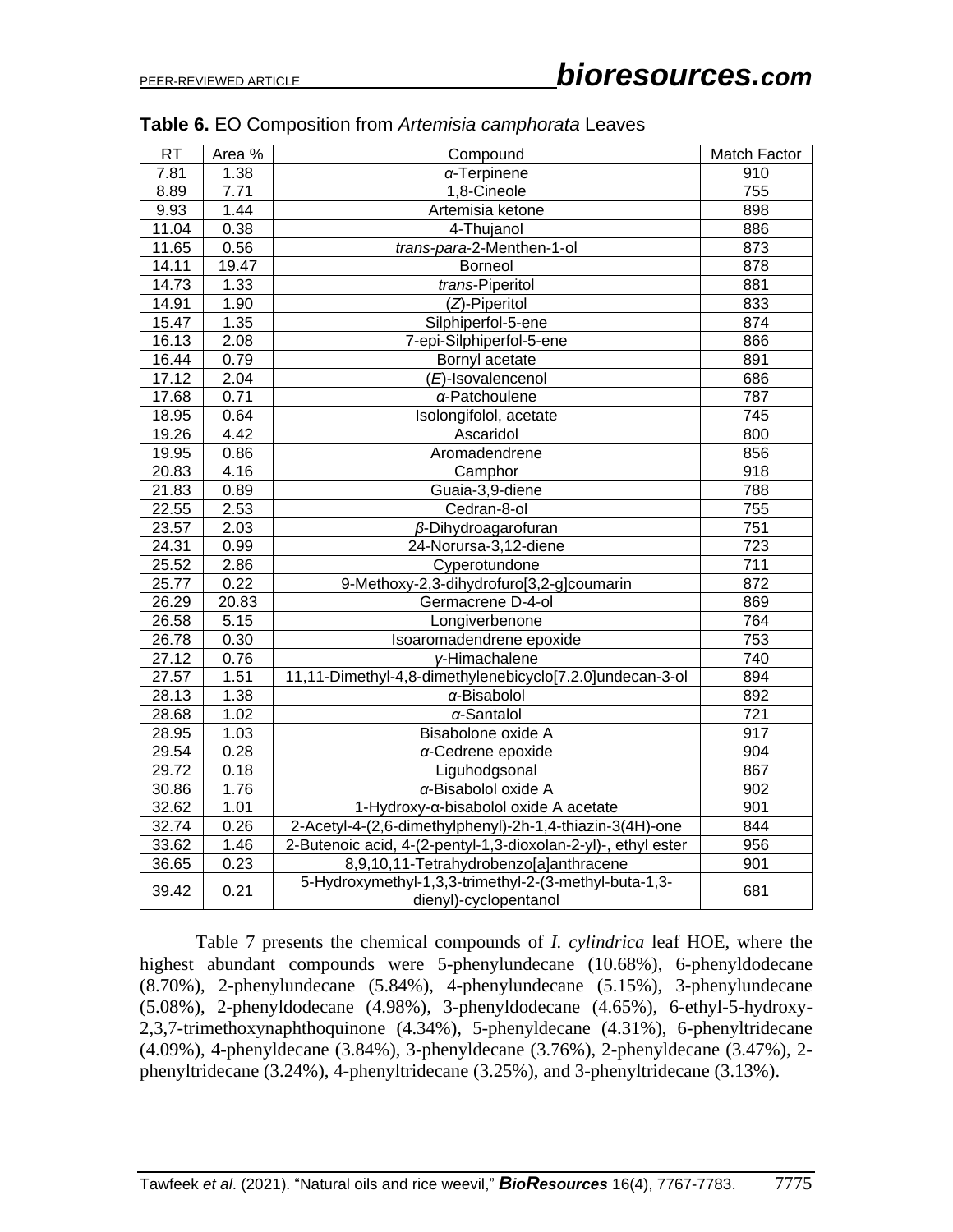| <b>RT</b> | Area % | Compound                                         | Match Factor |
|-----------|--------|--------------------------------------------------|--------------|
| 14.28     | 0.15   | 1-Heptadecene                                    | 772          |
| 14.50     | 1.56   | Tridecane                                        | 945          |
| 16.89     | 0.44   | Cyclotetradecane                                 | 916          |
| 20.12     | 0.90   | 3,4-Dihydro-2H-1,5-(3"-t-butyl)benzodioxepine    | 945          |
| 20.62     | 4.31   | 5-Phenyldecane                                   | 904          |
| 20.84     | 3.84   | 4-Phenyldecane                                   | 910          |
| 21.25     | 3.76   | 3-Phenyldecane                                   | 899          |
| 22.11     | 3.47   | 2-Phenyldecane                                   | 899          |
| 22.96     | 10.68  | 5-Phenylundecane                                 | 886          |
| 23.24     | 5.15   | 4-Phenylundecane                                 | 915          |
| 23.45     | 0.32   | 4-phenyldodecane                                 | 778          |
| 23.70     | 5.08   | 3-Phenylundecane                                 | 920          |
| 24.51     | 5.84   | 2-Phenylundecane                                 | 916          |
| 24.75     | 0.32   | (1-methyl-1-propylpentyl)benzene                 | 842          |
| 25.13     | 8.70   | 6-Phenyldodecane                                 | 920          |
| 25.94     | 4.65   | 3-Phenyldodecane                                 | 908          |
| 26.18     | 0.12   | Isomeric dodecylbenzene                          | 768          |
| 26.46     | 0.87   | 1-Docosene                                       | 949          |
| 26.75     | 4.98   | 2-Phenyldodecane                                 | 925          |
| 27.20     | 4.09   | 6-Phenyltridecane                                | 878          |
| 27.39     | 2.46   | 5-phenyltridecane                                | 904          |
| 27.62     | 3.25   | 4-Phenyltridecane                                | 871          |
| 28.06     | 3.13   | 3-Phenyltridecane                                | 875          |
| 28.83     | 3.24   | 2-Phenyltridecane                                | 923          |
| 29.45     | 4.34   | 6-Ethyl-5-hydroxy-2,3,7-trimethoxynaphthoquinone | 947          |
| 29.55     | 0.16   | 4-phenyleicosane                                 | 767          |
| 30.11     | 1.09   | n-Hexadecanoic acid                              | 917          |
| 30.78     | 0.15   | 2-phenyltetradecane                              | 822          |
| 32.71     | 1.79   | Phytol                                           | 926          |
| 33.22     | 0.11   | 1-Heptatriacotanol                               | 818          |
| 34.12     | 0.26   | Heptacos-1-ene                                   | 933          |
| 39.99     | 0.37   | Diisooctyl phthalate                             | 958          |
| 42.33     | 0.16   | Heptacosane                                      | 906          |
| 43.78     | 0.11   | 2-(Tetradecyloxy) ethyl palmitate                | 750          |
| 44.13     | 0.16   | Dotriacontane                                    | 824          |

| Table 7. EO Composition from of Imperata cylindrica Leaves |  |
|------------------------------------------------------------|--|
|------------------------------------------------------------|--|

Among botanical extracts, oil extracts have received much attention as pest control agents (Campolo *et al.* 2018). They are valuable characterized by less persistence in air, low toxicity to human and animals, high volatility, and toxicity to insect pests of stored products (Batish *et al.* 2008).

In the present work, essential oil from *L. camara* showed the highest potential insecticidal activity against the adults of *S. oryzae*, followed by *C. citratus*, *A. camphorata*, and *I. cylindrica* with LC<sub>50</sub> values of 9.81 mg/cm<sup>2</sup>, 10.89 mg/cm<sup>2</sup>, 16.12 mg/cm<sup>2</sup>, and 36.85  $mg/cm^2$ , respectively.

Oil extracted from Cymbopogon species have shown potential repellent activity against storage insect pests, *S. oryzae*, *Tribolium castaneum*, *Oryzaephilus surinamensis*, and *Sitophilus zeamais* (Saljoqi *et al.* 2006; Olivero-Verbel *et al.* 2010; Hernandez-Lambraño *et al.* 2015). By GC-MS, *β*-citral (43.63%) and geranial (41.51%), were the highest abundant compounds in the oil from *C. citratus* grown in Egypt (Mansour *et al.* 2020); also geranial (42.2%) and neral (31.5%), were the main compounds of the oil from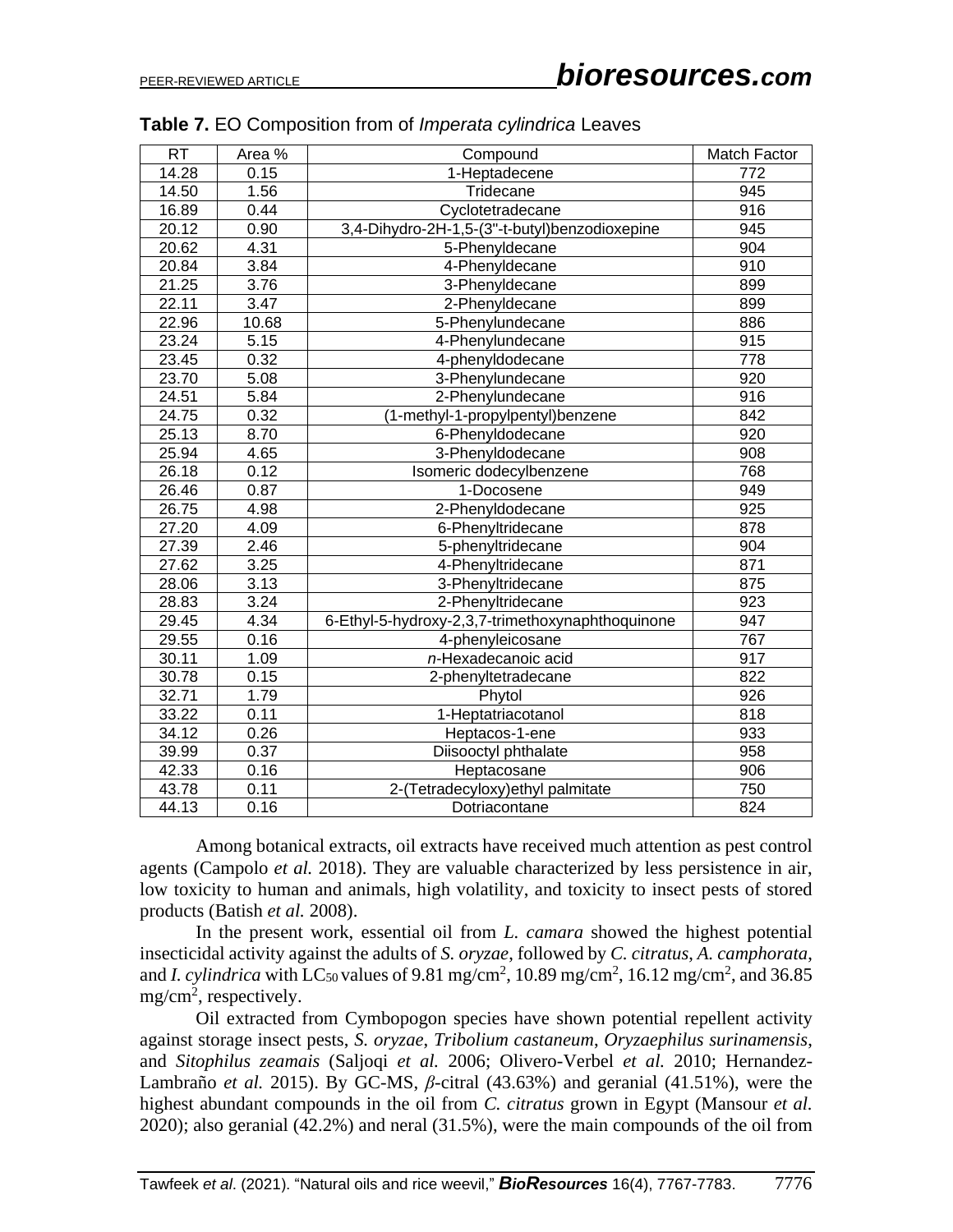Algerian *C. citratus* (Boukhatem *et al.* 2014), and from Brazil, where geranial (*α*-citral) and neral were main compounds (Silva *et al.* 2008). In the present study, germacrene D-4 ol, borneol, 1,8-cineole, longiverbenone, ascaridol, and camphor were the highest abundant co compounds in *A. camphorata* EO. *A. camphorata* showed the major compounds germacrene D-4-ol, 1,8-cineole, ascaridole and borneol with percentages of 22, 12, 10, and 10 %, respectively in Brazilian plant (Seixas *et al.* 2018). *A. camphorata* EO showed the presence of davanone (20%) as major component in Tunisia plant (Mohsen and Ali 2009).

The most interesting finding in this study is the potent contact toxicity of *Lantana camara* oil against the rice weevil*, S. oryzae* followed by *C. citratus* oil then ending with *A. camphorata* and *Imperata cylindrica* oil by residual film technique. These findings were in accordance with the results of Morya *et al.* (2010), which demonstrated the efficacy of *L. camara* (L.) powdered leaves against the stored grain insect pest *Corcyra cephalonica*  (Stainton). Also, *L. camara* hexane extract could be used as protectant against maize weevil, *S. zeamais* Motsch. and bean weevil, *Callosobruchus maculatus* (F.) (Ogunsina *et al.* 2011).

Both *C. citratus* powder and methanol extract were promised as insecticides and can be used effectively in the management of *S. oryzae* in storage (Uwamose *et al.* 2017). The powdered leaves of Spear grass (*I. cylindrica*) could serve as a safer alternative to synthetic insecticides for the maize weevil (*S. zeamais*) infestation in stored maize grains (Ehisianya *et al.* 2019). Extracts from *L. camara* leaf were used for the stored maize protection against the infestation of *S. zeamais* (Ayalew 2020). Recently, Loko *et al*. (Loko *et al.* 2021) showed the good potential of *C. citratus* as both antifeedant and fumigant toxic agent against *Dinoderus porcellus* Lesne.

Furthermore, Stefanazzi *et al*. (2011) stated that *L. camara* and *C. citratus* oils can be used in IPM programmes for *S. oryzae* control. Bhatt *et al*. (2014) showed the toxicity and the significant reduction in larval weight of 2nd and 6th day's old larvae of *Spodoptera litura* as affected by *L. camara* (fruits). *L. camara* leaf extracts can be useful as a biorotional insecticide against *Cadra cautella* (Walker) eggs, larvae and adults (Gotyal *et al.* 2016). Furthermore, the aqueous extract of *C. citratus* Stapf leaf extract gave the highest protection on the maize grains against *S. zeamais* Motsch (Oboho *et al.* 2017).

*Taxodium* oil from trees grown in El-Beheira, Egypt, with its main compounds of α-pinene, thujopsene, and cedrol followed by carvone and oils from trees grown in Alexandria, Egypt, with its main compounds germacrene D (14.71%), borneol acetate (6.81%), ledene oxide-(II) (6.13%), and *trans*(*β*)-caryophyllene (6.13%) showed the potential LC50 against *S. oryzae* with values of <50, 28.52, and>50 μL/L, respectively (Abdelsalam *et al.* 2019). Recently, the acetone extract from leaves of peach trees treated with Ag NPs (15 mL/L) showed LC<sub>50</sub> of 955.24 ppm against the rice weevils *S. oryzae* (Mosa *et al.* 2021). Essential oils from *A. camphorata*, *A. absinthium*, *A. annua*, *A. dracunculus*, and *A. vulgaris* showed potential activity against the melonworm *Diaphania hyalinata* (Linnaeus 1758) (Lepidoptera: Crambidae) larvae with different levels (Seixas *et al.* 2018).

The inhibitory effects of four tested oils on acetylcholinesterase (AChE) and alkaline phosphatase (ALP) activities in *S. oryzae* were examined *in vivo*. Several extracted oils have been described as inhibitors of AChE and ALP isolated from *S. oryzae* and other insect species (Kim *et al.* 2013; Abdelgaleil *et al.* 2016; Oboh *et al.* 2017). The inhibition of AChE activity may lead to the accumulation of acetylcholine at neuromuscular junctions, which ultimately led to insect mortality (Rajashekar *et al.* 2014).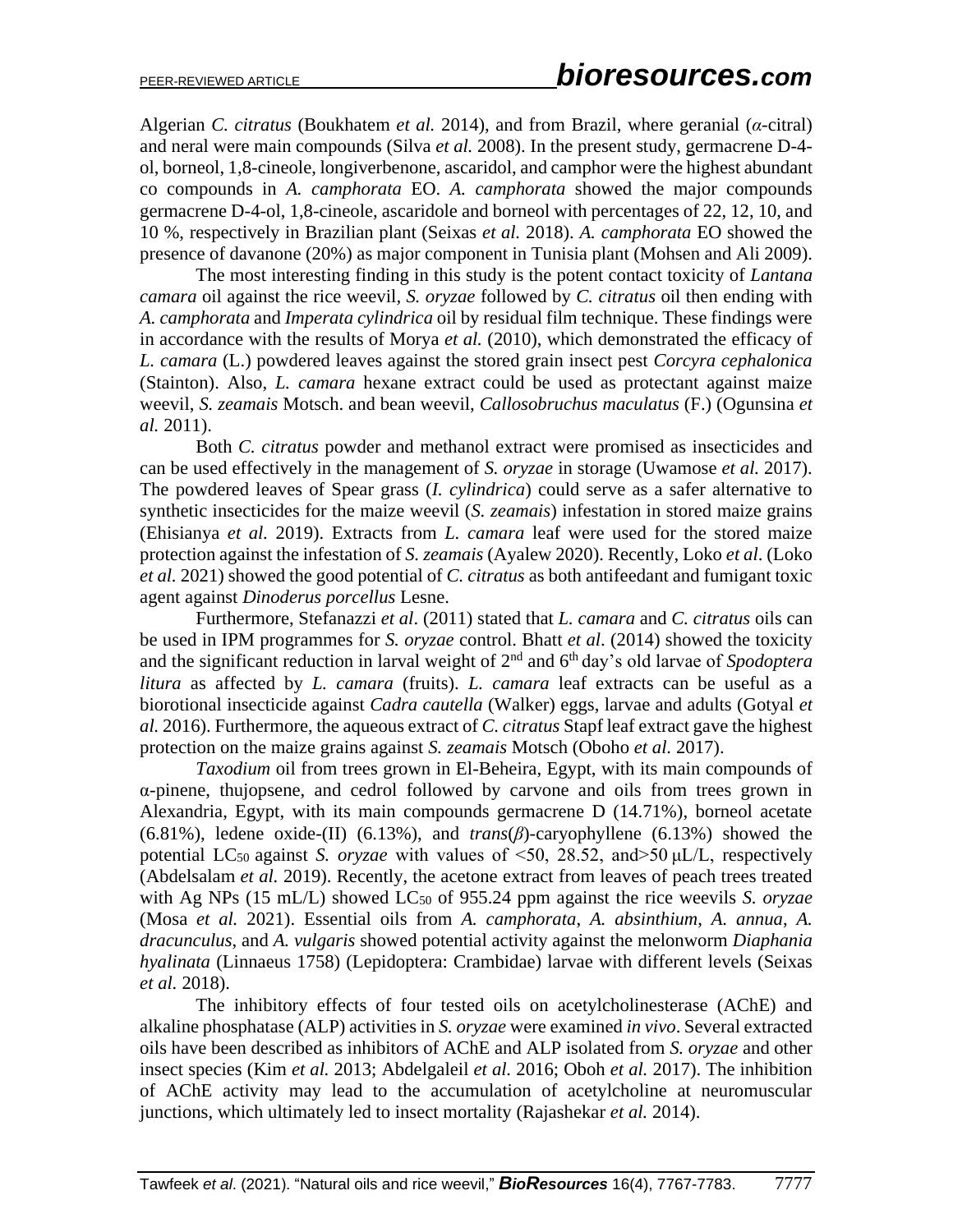Transaminases link the metabolism of amino acids, lipids, and carbohydrates. Exposure to the extracted oils caused significant decrease in the AST and ALT activities in *S. oryzae* adults. A similar pattern of reduction in AST (14.29%) and ALT (6.98%) level was observed when cotton leafworm, *S. littoralis*, was exposed to spinosad (Abd El-Mageed and Elgohary 2006).

From this perspective, the present findings could increase demand and experience in the use of these eco-friendly natural products, which could replace synthetic chemicals for management stored grain protection. Finally, these oils are recommended to be used as eco-friendly natural products and could replace synthetic chemicals for management stored grain protection.

## **CONCLUSIONS**

- 1. *Cymbopogon citratus*, *Lantana camara*, *Artemisia camphorate*, and *Imperata cylindrica* oil extracts showed insecticidal potency against the adults of *Sitophilus oryzae*.
- 2. In terms of the enzymes inhibition percentages, *L. camara* essential oil gave the best results with AChE, ALP, AST, and ALT.
- 3. According to contact toxicity of the oils against *S. oryzae* adults after 72 h, *L. camara* EO gave the highest effect followed by *C. citratus* EO.

## **ACKNOWLEDGMENTS**

This research was funded by the Researchers Supporting Project (RSP-2021/123) King Saud University, Riyadh, Saudi Arabia.

## **REFERENCES CITED**

- Abbott, W. S. (1925). "A method of computing the effectiveness of an insecticide," *Journal of Economic Entomology* 18(2), 265-267. DOI: 10.1093/jee/18.2.265a
- Abd El-Mageed, A., and Elgohary, L. (2006). "Impact of spinosad on some enzymatic activities of the cotton leafworm," *Pakistan Journal of Biological Sciences* 9(4), 713- 716. DOI: 10.3923/pjbs.2006.713.716
- Abdelgaleil, S. A. M., Mohamed, M. I. E., Shawir, M. S., and Abou-Taleb, H. K. (2016). "Chemical composition, insecticidal and biochemical effects of essential oils of different plant species from Northern Egypt on the rice weevil, *Sitophilus oryzae* L.," *Journal of Pest Science* 89(1), 219-229. DOI: 10.1007/s10340-015-0665-z
- Abdelsalam, N. R., Salem, M. Z. M., Ali, H. M., Mackled, M. I., El-Hefny, M., Elshikh, M. S., and Hatamleh, A. A. (2019). "Morphological, biochemical, molecular, and oil toxicity properties of *Taxodium* trees from different locations," *Industrial Crops and Products* 139, 111515. DOI: 10.1016/j.indcrop.2019.111515
- Abd-Elkader, D. Y., Salem, M. Z. M., Komeil, D. A., Al-Huqail, A. A., Ali, H. M., Salah, A. H., Akrami, M., and Hassan, H. S. (2021). "Post-harvest enhancing and *Botrytis cinerea* control of strawberry fruits using low cost and eco-friendly natural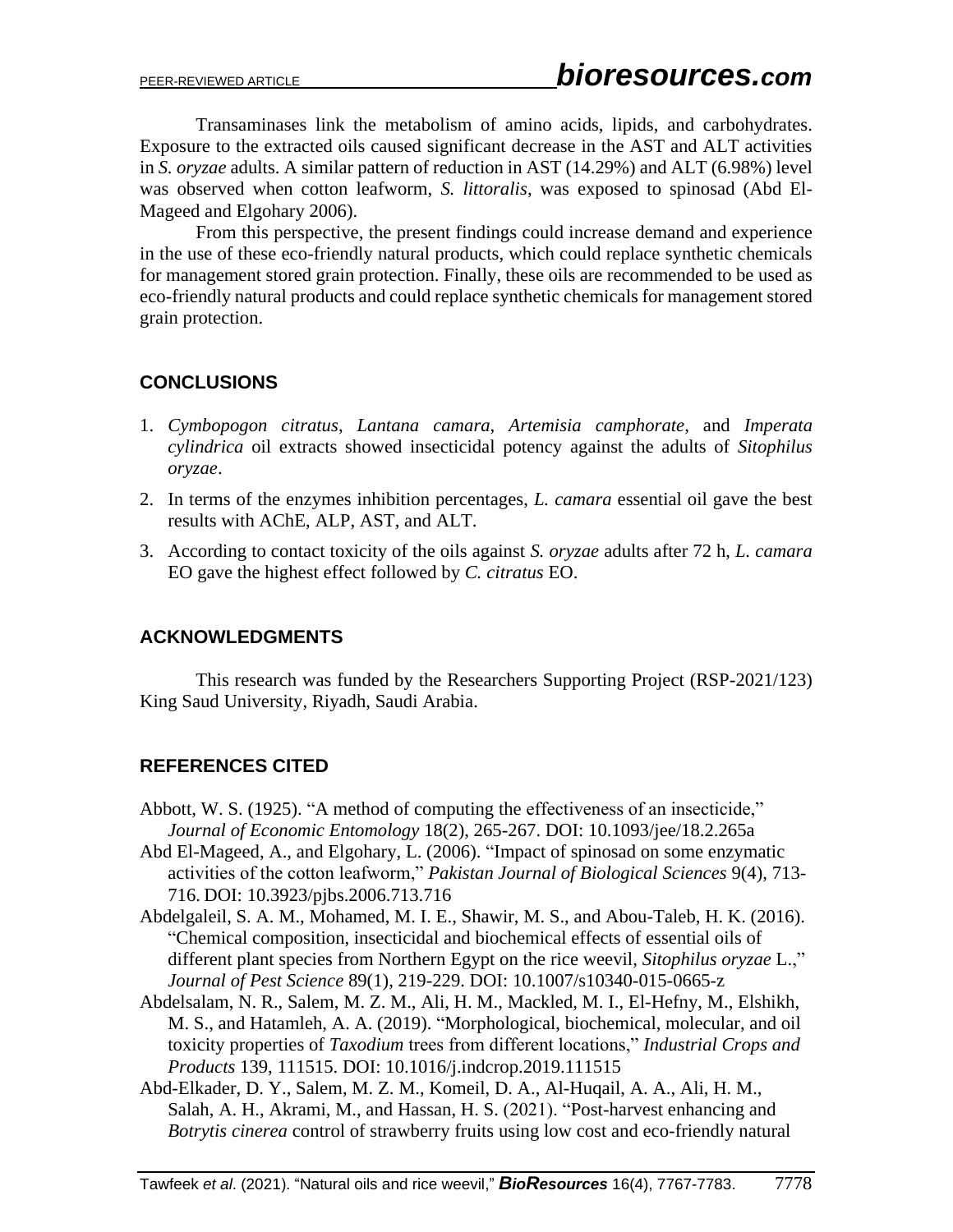oils," *Agronomy* 11, 1246. DOI: 10.3390/agronomy11061246

- Ali, H. M., Elgat, W. A. A. A., El-Hefny, M., Salem, M. Z. M., Taha, A. S., Al Farraj, D. A., Elshikh, M. S., Hatamleh, A. A., and Abdel-Salam, E. M. (2021). "New approach for using of *Mentha longifolia* L. and *Citrus reticulata* L. essential oils as woodbiofungicides: GC-MS, SEM, and MNDO quantum chemical studies," *Materials* 14, 1361. DOI: 10.3390/ma14061361.
- Arthur, F. H., Campbell, J. F., and Toews, M. D. (2014). "Distribution, abundance, and seasonal patterns of stored product beetles in a commercial food storage facility," *Journal of Stored Products Research* 56, 21-32. DOI: 10.1016/j.jspr.2013.11.003
- Ayalew, A. A. (2020). "Insecticidal activity of *Lantana camara* extract oil on controlling maize grain weevils," *Toxicology Research and Application* 4, 2397847320906491. DOI: 10.1177/2397847320906491
- Batish, D. R., Singh, H. P., Kohli, R. K., and Kaur, S. (2008). "Eucalyptus essential oil as a natural pesticide," *Forest Ecology and Management* 256(12), 2166-2174. DOI: 10.1016/j.foreco.2008.08.008
- Behiry, S. I., Nasser, R. A., Abd El-Kareem, M. S. M., Ali, H. M., and Salem, M. Z. M. (2020). "Mass spectroscopic analysis, MNDO quantum chemical studies and antifungal activity of essential and recovered oil constituents of lemon-scented gum against three common molds," *Processes* 8, 275, DOI: 10.3390/pr8030275
- Bhatt, P., Thodsare, N., and Srivastava, R. (2014). "Toxicity of some bioactive medicinal plant extracts to Asian army worm, *Spodoptera litura*," *Journal of Applied and Natural Science* 6(1), 139-143. DOI: 10.31018/jans.v6i1.390
- Boukhatem, M. N., Ferhat, M. A., Kameli, A., Saidi, F., and Kebir, H. T. (2014). "Lemon grass (*Cymbopogon citratus*) essential oil as a potent anti-inflammatory and antifungal drugs," *Libyan J Med* 9, 25431-25431. DOI: 10.3402/ljm.v9.25431
- Campolo, O., Giunti, G., Russo, A., Palmeri, V., and Zappalà, L. (2018). "Essential oils in stored product insect pest control," *Journal of Food Quality* 2018, 6906105. DOI: 10.1155/2018/6906105
- CoStat Statistical Software. (2005). *Microcomputer Program Analysis Version 6.311*, CoHort Software, Berkeley, CA, USA.
- Dal Bello, G., Padin, S., López Lastra, C., and Fabrizio, M. (2000). "Laboratory evaluation of chemical-biological control of the rice weevil (*Sitophilus oryzae* L.) in stored grains," *Journal of Stored Products Research* 37(1), 77-84. DOI: 10.1016/S0022-474X(00)00009-6
- Ehisianya, C., Ikpi, P., Okore, O., and Obeagu, I. (2019). "Assessment of plant powders as protectants of stored maize grains against maize weevil, *Sitophilus zeamais* (Motsch).[Coleoptera: Curculionidae]," *Nigeria Agricultural Journal* 50(1), 37-45.
- Ellman, G. L., Courtney, K. D., Andres, V., and Featherstone, R. M. (1961). "A new and rapid colorimetric determination of acetylcholinesterase activity," *Biochemical Pharmacology* 7(2), 88-95. DOI: 10.1016/0006-2952(61)90145-9
- El-Sabrout, A. M., Salem, M. Z. M., Bin-Jumah, M., Allam, A. A. (2019). "Toxicological activity of some plant essential oils against *Tribolium castaneum* and *Culex pipiens* larvae," *Processes* 7, 933, DOI: 10.3390/pr7120933
- Etebari, K., Mirhoseini, S. Z. and Matindoost, L. (2005). "A study on interaspecific biodiversity of eight groups of silkworm (*Bombyx mori*) by biochemical markers," *Insect Science* 12(2), 87-94. DOI: 10.1111/j.1744-7917.2005.00010.x
- Fields, P., and Korunic, Z. (2000). "The effect of grain moisture content and temperature on the efficacy of diatomaceous earths from different geographical locations against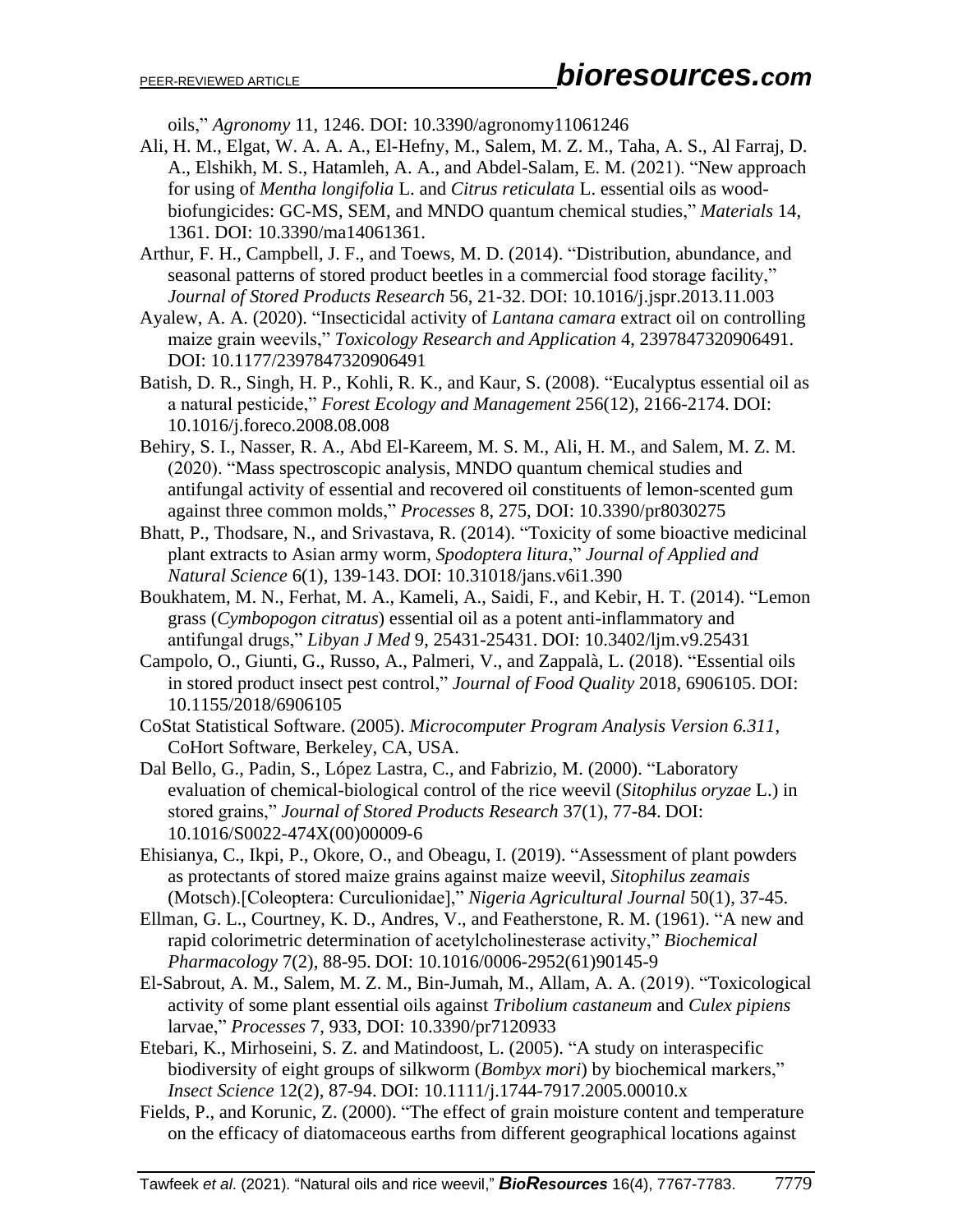stored-product beetles," *Journal of Stored Products Research* 36(1), 1-13. DOI: 10.1016/S0022-474X(99)00021-1

- Gotyal, B. S., Srivastava, C. and Walia, S. (2016). "Toxicity of *Lantana camara* leaf extracts against almond moth, *Cadra cautella* (Walker)," in: *Proceedings of the National Academy of Sciences, India Section B: Biological Sciences* 86(1), 199-204. DOI: 10.1007/s40011-014-0438-0
- Hamada, H. M., Awad, M., El-Hefny, M. and Moustafa, M. A. M. (2018). "Insecticidal activity of garlic (*Allium sativum*) and ginger (*Zingiber officinale*) oils on the cotton leafworm, *Spodoptera littoralis* (Boisd.) (Lepidoptera: Noctuidae)," *African Entomology* 26(1) 84-94. DOI: 10.4001/003.026.0084
- Hernandez-Lambraño, R., Pajaro-Castro, N., Caballero-Gallardo, K., Stashenko, E. and Olivero-Verbel, J. (2015). "Essential oils from plants of the genus Cymbopogon as natural insecticides to control stored product pests," *Journal of Stored Products Research*, 62, 81-83. DOI: 10.1016/j.jspr.2015.04.004
- Isman, M. B. (2005). "Botanical insecticides, deterrents, and repellents in modern agriculture and an increasingly regulated world," *Annual Review of Entomology*, 51(1), 45-66. DOI: 10.1146/annurev.ento.51.110104.151146
- Kim, S.-W., Kang, J., and Park, I.-K. (2013). "Fumigant toxicity of Apiaceae essential oils and their constituents against *Sitophilus oryzae* and their acetylcholinesterase inhibitory activity," *Journal of Asia-Pacific Entomology* 16(4), 443-448. DOI: 10.1016/j.aspen.2013.07.002
- Klin, Z. (1972). "Recommendations of the German Society for Clinical Chemistry. Standardization of methods for the estimation of enzyme activities in biological fluids. Experimental basis for the optimized standard conditions," *Zeitschrift für Klinische Chemie und Klinische Biochemie* 10(6), 281-91.
- Loko, Y. L. E., Medegan Fagla, S., Kassa, P., Ahouansou, C. A., Toffa, J., Glinma, B., Dougnon, V., Koukoui, O., Djogbenou, S. L., Tamò, M., *et al.* (2021). "Bioactivity of essential oils of *Cymbopogon citratus* (DC) Stapf and *Cymbopogon nardus* (L.) W. Watson from Benin against *Dinoderus porcellus* Lesne (Coleoptera: Bostrichidae) infesting yam chips," *International Journal of Tropical Insect Science* 41(1), 511- 524. DOI: 10.1007/s42690-020-00235-3
- Lowry, O. H., Rosebrough, N. J., Farr, A.L. and Randall, R. J. (1951). "Protein measurement with the Folin phenol reagent," *Journal of Biological Chemistry* 193, 265-275.
- Mansour, M. M. A., El-Hefny, M., Salem, M. Z. M., and Ali, H. M. (2020). "The biofungicide activity of some plant essential oils for the cleaner production of model linen fibers similar to those used in ancient Egyptian mummification," *Processes* 8(1), 79. DOI: 10.3390/pr8010079
- Miao, Y. G. (2002). "Studies on the activity of the alkaline phosphatase in the midgut of infected silkworm, *Bombyx mori* L.," *Journal of Applied Entomology* 126(2-3), 138- 142. DOI: 10.1046/j.1439-0418.2002.00625.x
- Mohamed, A. A., Behiry, S. I., Ali, H. M., El-Hefny, M., Salem, M. Z. M., and Ashmawy, N. A. (2020). "Phytochemical compounds of branches from *P. halepensis* oily liquid extract and *S. terebinthifolius* essential oil and their potential antifungal activity," *Processes* 8(3), 330. DOI: 10.3390/pr8030330
- Mohsen, H., and Ali, F. (2009). "Essential oil composition of *Artemisia herba-alba* from southern Tunisia," *Molecules* 14(4), 1585-1594. DOI: 10.3390/molecules14041585
- Morya, K., Pillai, S. and Patel, P. (2010). "Effect of powdered leaves of *Lantana camara*,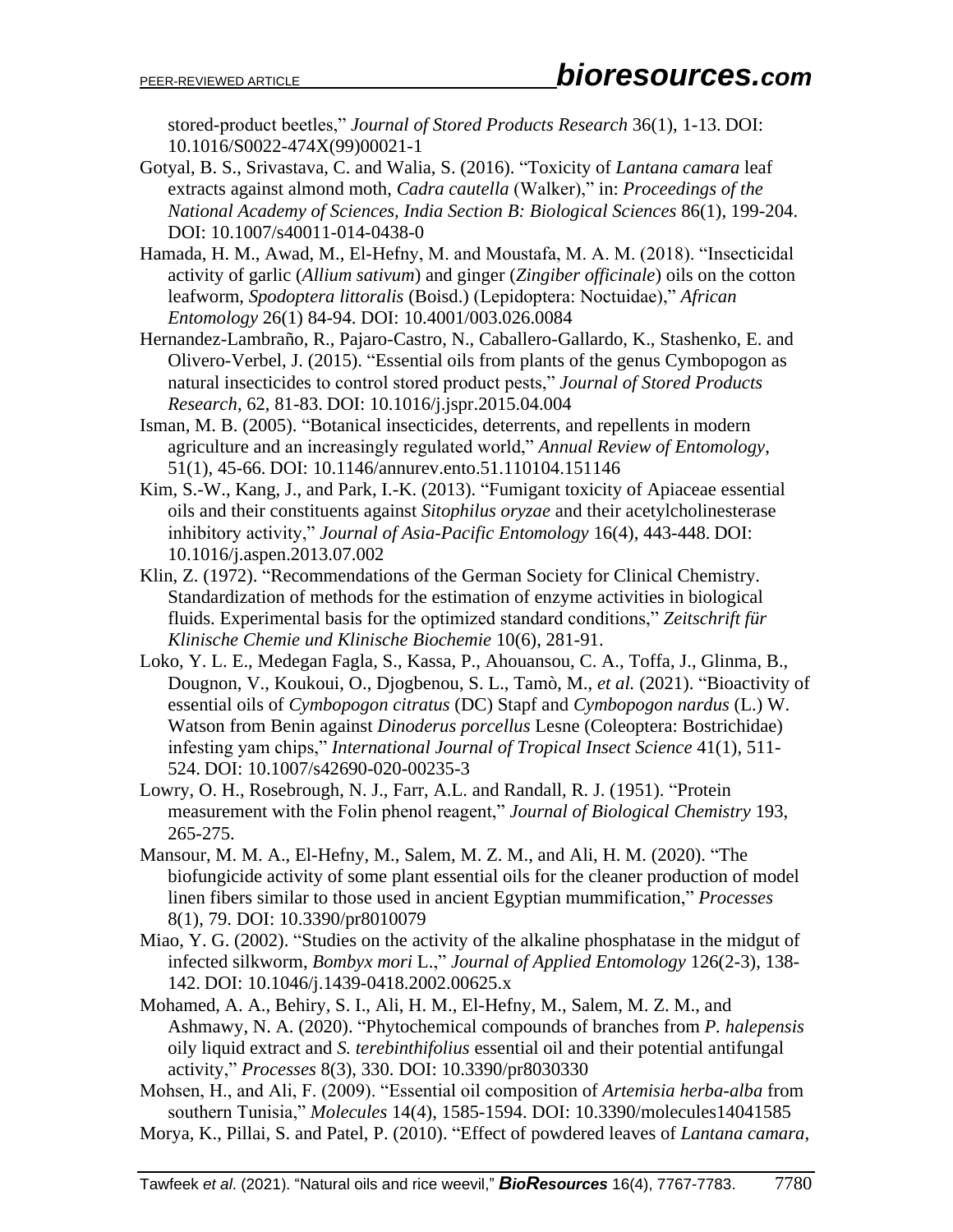*Clerodendrum inerme* and *Citrus limon* on the rice moth, *Corcyra cephalonica*," *Bulletin of Insectology* 63(2), 183-189.

- Mosa, W. F. A., El-Shehawi, A. M., Mackled, M. I., Salem, M. Z. M., Ghareeb, R. Y., Hafez, E. E., Behiry, S. I., and Abdelsalam, N. R. (2021). "Productivity performance of peach trees, insecticidal and antibacterial bioactivities of leaf extracts as affected by nanofertilizers foliar application," *Scientific Reports* 11(1), 10205. DOI: 10.1038/s41598-021-89885-y
- Moustafa, M. A. M., Awad, M., Amer, A., Hassan, N. N., Ibrahim, E. D. S., Ali, H. M., Akrami, M., and Salem, M. Z. M. (2021). "Insecticidal activity of lemongrass essential oil as an eco-friendly agent against the black cutworm *Agrotis ipsilon* (Lepidoptera: Noctuidae)," *Insects* 12(8), 737. [DOI: 10.3390/insects12080737](https://doi.org/10.3390/insects12080737)
- Neethirajan, S., Karunakaran, C., Jayas, D. S. and White, N. D. G. (2007). "Detection techniques for stored-product insects in grain," *Food Control* 18(2), 157-162. DOI: 10.1016/j.foodcont.2005.09.008
- Oboh, G., Ademosun, A. O., Olumuyiwa, T. A., Olasehinde, T. A., Ademiluyi, A. O., Adeyemo, A. C. (2017). "Insecticidal activity of essential oil from orange peels (*Citrus sinensis*) against *Tribolium confusum*, *Callosobruchus maculatus* and Sitophilus oryzae and its inhibitory effects on acetylcholinesterase and  $Na^+/K^+$ -ATPase activities," *Phytoparasitica* 45(4), 501-508. DOI: 10.18311/jbc/2016/15540
- Oboho, D., Eyo, J., Ekeh, F., Okweche, S. (2017). "Efficacy of *Cymbopogon citratus* Stapf leaf extract as seed protectant against *Sitophilus zeamais* Motschulsky (Coleoptera: Curculionidae) on stored maize (*Zea mays* L.)," *Journal of Biological Control* 30, 220-225, DOI: 10.18311/jbc/2016/15540.
- Ogunsina, O., Oladimeji, M., and Lajide, L. (2011). "Insecticidal action of hexane extracts of three plants against bean weevil, *Callosobruchus maculatus* (F.) and maize weevil, *Sitophilus zeamais* Motsch," *Journal of Ecology and the Natural Environment* 3(1), 23-28. DOI: 10.5897/JENE.9000069
- Olivero-Verbel, J., Nerio, L. S., and Stashenko, E. E. (2010). "Bioactivity against *Tribolium castaneum* Herbst (Coleoptera: Tenebrionidae) of *Cymbopogon citratus* and *Eucalyptus citriodora* essential oils grown in Colombia," *Pest Management Science* 66(6), 664-668. DOI: 10.1002/ps.1927
- Parugrug, M. L., and Roxas, A. C. (2008). "Insecticidal action of five plants against maize weevil, *Sitophilus zeamais* Motsch. (Coleoptera: Curculionidae)," *Current Applied Science and Technology* 8(1), 24-38.
- Finney, D. J. (1952). *Probit Analysis: A Statistical Treatment of the Sigmoid Response Curve*, Cambridge University Press, Cambridge.
- Pugazhvendan, S., Elumalai, K., Ross, P. R., and Soundarajan, M. (2009). "Repellent activity of chosen plant species against *Tribolium castaneum*," *World Journal of Zoology* 4(3), 188-190.
- Qi, Y.-T., and Burkholder, W. E. (1981). "Protection of stored wheat from the granary weevil by vegetable oils," *Journal of Economic Entomology* 74(5), 502-505. DOI: 10.1093/jee/74.5.502
- Rajashekar, Y., Raghavendra, A., and Bakthavatsalam, N. (2014). "Acetylcholinesterase inhibition by biofumigant (coumaran) from leaves of *Lantana camara* in stored grain and household insect pests," *BioMed Research International* 2014, 187019. DOI: 10.1155/2014/187019
- Rajendran, S., and Sriranjini, V. (2008). "Plant products as fumigants for stored-product insect control," *Journal of Stored Products Research* 44(2), 126-135. DOI: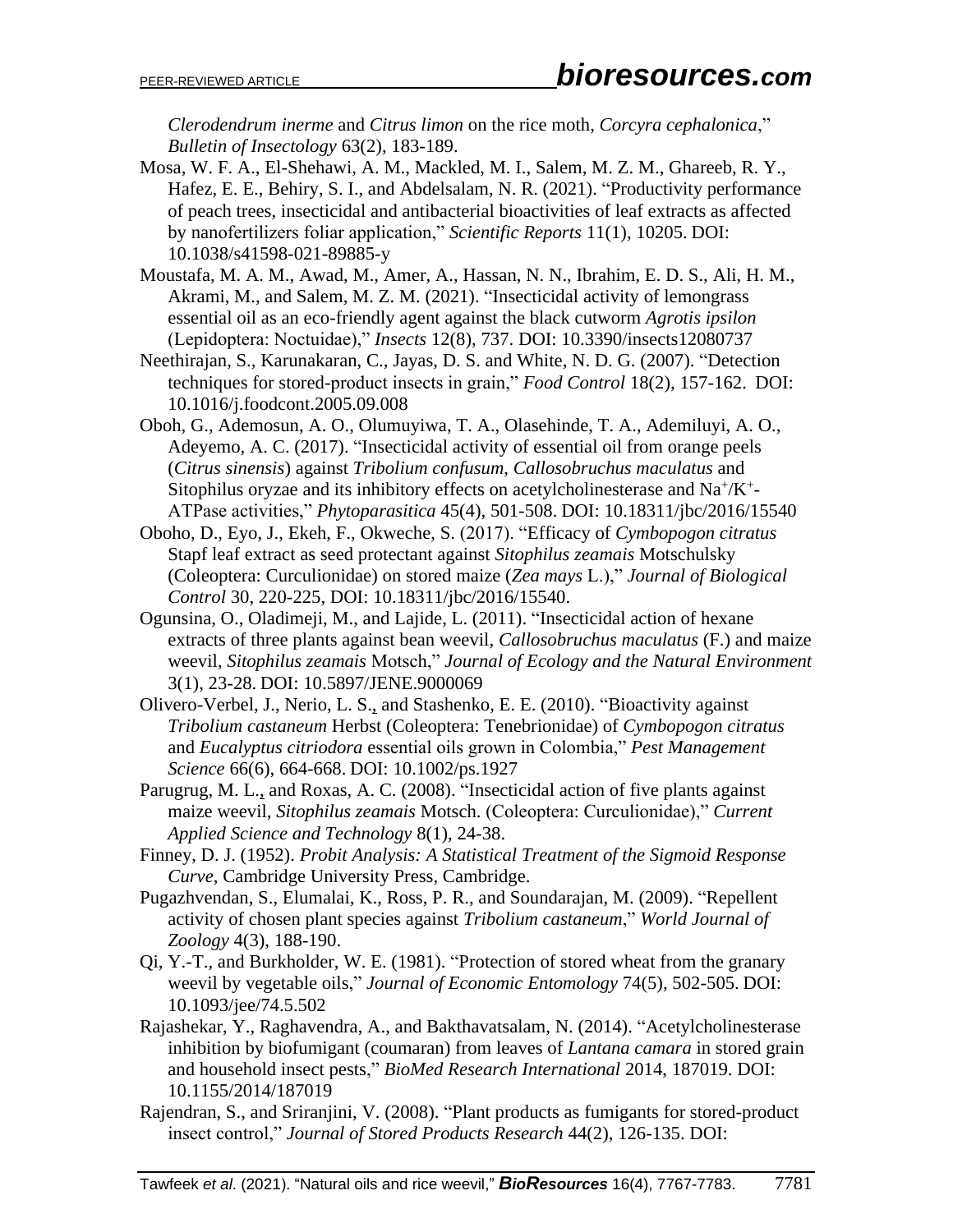10.1016/j.jspr.2007.08.003

- Rattan, R. S. (2010). "Mechanism of action of insecticidal secondary metabolites of plant origin," *Crop Protection* 29(9), 913-920. DOI: 10.1016/j.cropro.2010.05.008
- Reitman, S., and Frankel, S. (1957). "A colorimetric method for the determination of serum glutamic oxalacetic and glutamic pyruvic transaminases," *American Journal of Clinical Pathology* 28(1), 56-63. DOI: 10.1093/ajcp/28.1.56
- Salem, M. Z. M., Ali, H. M., and Basalah, M. O. (2014). "Essential oils from wood, bark, and needles of *Pinus roxburghii* Sarg. from Alexandria, Egypt: Antibacterial and antioxidant activities," *BioResources* 9(4), 7454-7466. DOI: 10.15376/biores.9.4. 7454-7466
- Salem, M. Z. M., Ali, M. F., Mansour, M. M. A., Ali, H. M., Abdel Moneim, E. M., Abdel-Megeed, A. (2020). "Anti-termitic activity of three plant extracts, chlorpyrifos, and a bioagent compound (Protecto) against termite *Microcerotermes eugnathus* Silvestri (Blattodea: Termitidae) in Egypt," *Insects* 2020, 11, 756. DOI: 10.3390/insects11110756.
- Salem, M. Z. M., El-Hefny, M., Ali, H. M., Abdel-Megeed, A., El-Settawy, A. A. A., Böhm, M., Mansour, M. M. A., and Salem, A. Z. M. (2021). "Plants-derived bioactives: Novel utilization as antimicrobial, antioxidant and phytoreducing agents for the biosynthesis of metallic nanoparticles," *Microbial Pathogenesis* 158, 105107. DOI: 10.1016/j.micpath.2021.105107
- Salem, M. Z. M., Behiry, S. I., and EL‐Hefny, M. (2019). "Inhibition of *Fusarium culmorum*, *Penicillium chrysogenum* and *Rhizoctonia solani* by n‐hexane extracts of three plant species as a wood‐treated oil fungicide," *Journal of Applied Microbiology* 126(6), 1683-1699. [DOI: 10.1111/jam.14256](https://doi.org/10.1111/jam.14256)
- Saljoqi, A. U. R., Afridi, M. K., Khan, S. A., and Rehman, S. (2006). "Effects of six plant extracts on rice weevil *Sitophilus oryzae* L. in the stored wheat grains," *Journal of Agricultural and Biological Science* 1(4), 1-5.
- Seixas, P. T. L., Demuner, A. J., Alvarenga, E. S., Barbosa, L. C. A., Marques, A., Farias, E. D .S., and Picanço, M. C. (2018). "Bioactivity of essential oils from Artemisia against *Diaphania hyalinata* and its selectivity to beneficial insects," *Scientia Agricola* 75, 519-525. DOI: 10.1590/1678-992X-2016-0461
- Silva, C. d. B. d., Guterres, S. S., Weisheimer, V., and Schapoval, E. E. (2008). "Antifungal activity of the lemongrass oil and citral against *Candida* spp.," *Brazilian Journal of Infectious Diseases* 12(1), 63-66.
- Solomon, B., Gebre-Mariam, T., and Asres, K. (2012). "Mosquito repellent actions of the essential oils of *Cymbopogon citratus*, *Cymbopogon nardus* and *Eucalyptus citriodora*: Evaluation and formulation studies," *Journal of Essential Oil Bearing Plants* 15(5), 766-773. DOI: 10.1080/0972060X.2012.10644118
- Stefanazzi, N., Stadler, T., and Ferrero, A. (2011). "Composition and toxic, repellent and feeding deterrent activity of essential oils against the stored-grain pests *Tribolium castaneum* (Coleoptera: Tenebrionidae) and *Sitophilus oryzae* (Coleoptera: Curculionidae)," *Pest Management Science* 67(6), 639-646. DOI: 10.1002/ps.2102
- Tawfeek, M., Abu-Shall, A., Gad, A., and Mohey, M. (2017). "Evaluation of six plant essential oils against three stored product insects and their effects on the Haemogram under laboratory conditions," *Alexandria Journal of Agricultural Sciences* 62(3), 291- 301. DOI: 10.21608/alexja.2017.5793
- Uwamose, M. O., Nmor, J. C., Okulogbo, B. C., and Ake, J. E. (2017). "Toxicity of lemon grass *Cymbopogon citratus* powder and methanol extract against rice weevil